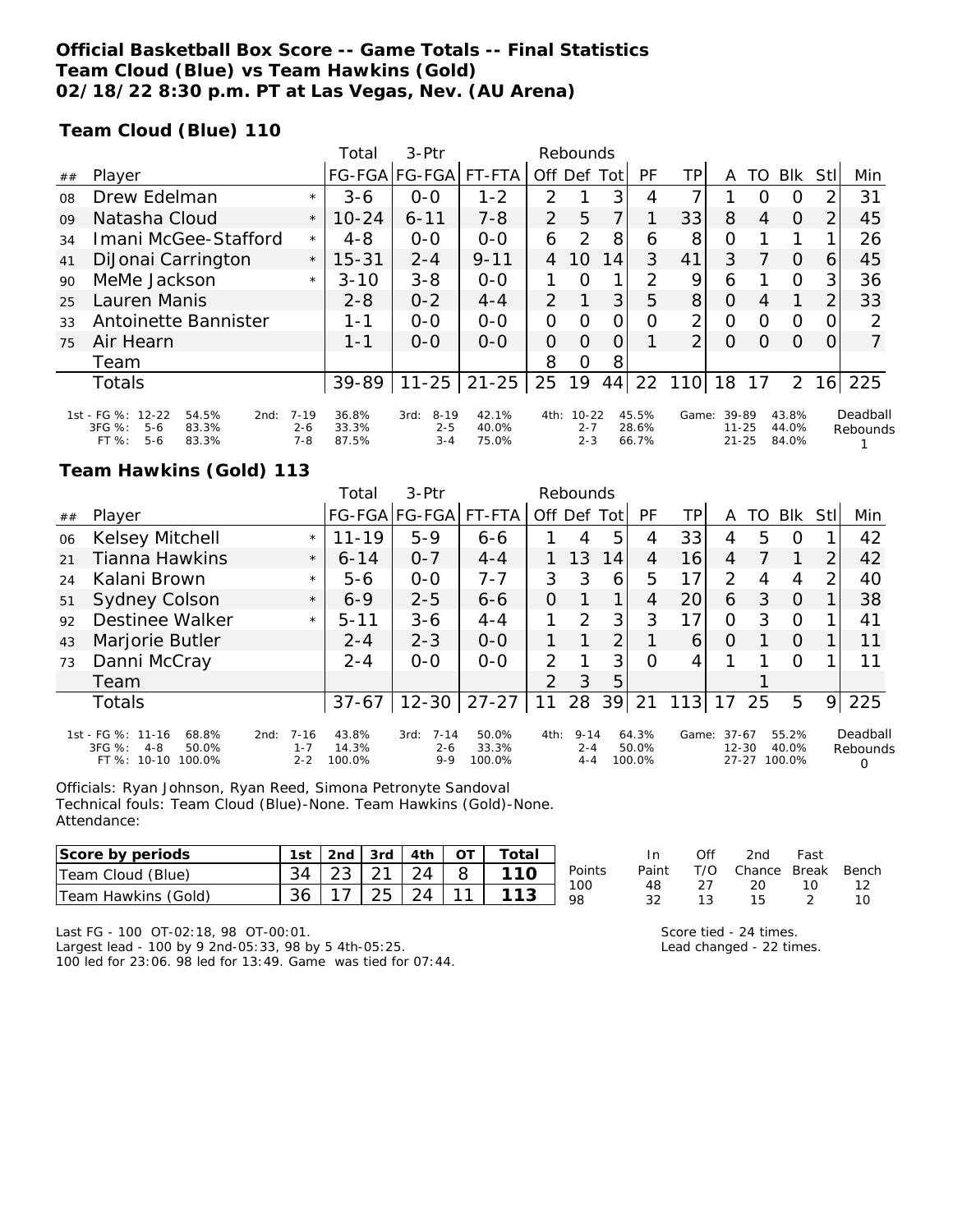## **Team Cloud (Blue) vs Team Hawkins (Gold) 02/18/22 8:30 p.m. PT at Las Vegas, Nev. (AU Arena) 1st PERIOD Play-by-Play (Page 1)**

| HOME TEAM: Team Hawkins (Gold)        | Time  | Score             |                | Margin VISITORS: Team Cloud (Blue)  |
|---------------------------------------|-------|-------------------|----------------|-------------------------------------|
| GOOD! LAYUP by Tianna Hawkins [PNT]   | 09:46 | $2 - 0$           | H <sub>2</sub> |                                     |
| FOUL by Kalani Brown (P1T1)           | 09:32 |                   |                | MISSED FT SHOT by Natasha Cloud     |
|                                       | 09:32 |                   |                | REBOUND (OFF) by (DEADBALL)         |
|                                       | 09:32 | $2 - 1$           | H <sub>1</sub> | GOOD! FT SHOT by Natasha Cloud      |
|                                       |       | 09:32 S 09        |                |                                     |
| MISSED 3 PTR by Sydney Colson         | 09:14 |                   |                | REBOUND (DEF) by DiJonai Carrington |
| FOUL by Sydney Colson (P1T2)          | 09:00 |                   |                |                                     |
|                                       |       |                   |                |                                     |
|                                       |       | 09:00 P 34        |                |                                     |
|                                       | 08:56 | $2 - 4$           | V <sub>2</sub> | GOOD! 3 PTR by Natasha Cloud        |
|                                       | 08:56 |                   |                | ASSIST by MeMe Jackson              |
|                                       | 08:39 |                   |                | FOUL by Drew Edelman (P1T1)         |
|                                       |       | 08:39 P 21        |                |                                     |
| MISSED 3 PTR by Destinee Walker       | 08:33 |                   |                |                                     |
| REBOUND (OFF) by Kalani Brown         | 08:33 |                   |                |                                     |
| GOOD! FT SHOT by Kalani Brown         | 08:28 | $3 - 4$           | V <sub>1</sub> | FOUL by Imani McGee-Stafford (P1T2) |
| GOOD! FT SHOT by Kalani Brown         | 08:28 | $4 - 4$           | T <sub>1</sub> |                                     |
|                                       |       | 08:28 S 24        |                |                                     |
|                                       |       |                   |                | MISSED JUMPER by DiJonai Carrington |
|                                       | 08:14 |                   |                |                                     |
|                                       | 08:14 |                   |                | REBOUND (OFF) by (TEAM)             |
| REBOUND (DEF) by Kalani Brown         | 08:11 |                   |                | MISSED JUMPER by DiJonai Carrington |
| GOOD! 3 PTR by Kelsey Mitchell        | 07:58 | $7 - 4$           | H 3            |                                     |
| <b>ASSIST by Tianna Hawkins</b>       | 07:58 |                   |                |                                     |
|                                       | 07:48 |                   |                | MISSED LAYUP by DiJonai Carrington  |
|                                       | 07:48 |                   |                | REBOUND (OFF) by (TEAM)             |
|                                       | 07:43 | $7 - 6$           | H <sub>1</sub> | GOOD! LAYUP by Natasha Cloud [PNT]  |
| MISSED 3 PTR by Tianna Hawkins        | 07:31 |                   |                | REBOUND (DEF) by Natasha Cloud      |
|                                       | 07:17 | $7 - 8$           | V <sub>1</sub> | GOOD! LAYUP by Drew Edelman [PNT]   |
|                                       | 07:17 |                   |                | ASSIST by Natasha Cloud             |
|                                       |       |                   |                |                                     |
| MISSED 3 PTR by Kelsey Mitchell       | 07:08 |                   |                |                                     |
| REBOUND (OFF) by Destinee Walker      | 07:08 |                   |                |                                     |
| GOOD! FT SHOT by Destinee Walker      | 07:01 | $8 - 8$           | T <sub>2</sub> | FOUL by Imani McGee-Stafford (P2T3) |
| GOOD! FT SHOT by Destinee Walker      | 07:01 | $9 - 8$           | H 1            |                                     |
|                                       | 07:01 |                   |                | SUB IN: Lauren Manis                |
|                                       | 07:01 |                   |                | SUB OUT: Imani McGee-Stafford       |
|                                       |       | <i>O7:01 S 92</i> |                |                                     |
|                                       | 06:54 |                   |                | <b>TURNOVR by Lauren Manis</b>      |
| TURNOVR by Sydney Colson              | 06:45 |                   |                |                                     |
|                                       | 06:43 |                   |                | STEAL by DiJonai Carrington         |
|                                       | 06:41 | $9 - 11$          | V <sub>2</sub> | GOOD! 3 PTR by DiJonai Carrington   |
|                                       |       |                   |                |                                     |
|                                       | 06:41 |                   |                | ASSIST by MeMe Jackson              |
| TURNOVR by Kelsey Mitchell            | 06:33 |                   |                |                                     |
|                                       | 06:32 |                   |                | STEAL by Drew Edelman               |
| REBOUND (DEF) by Tianna Hawkins       | 06:24 |                   |                | MISSED JUMPER by Lauren Manis       |
| TURNOVR by Kalani Brown               | 06:12 |                   |                |                                     |
| REBOUND (DEF) by Tianna Hawkins       | 05:58 |                   |                | MISSED JUMPER by DiJonai Carrington |
| GOOD! LAYUP by Sydney Colson [FB/PNT] | 05:47 | $11 - 11$         | T <sub>3</sub> |                                     |
|                                       | 05:36 |                   |                | MISSED JUMPER by Natasha Cloud      |
|                                       | 05:36 |                   |                | REBOUND (OFF) by Natasha Cloud      |
|                                       | 05:34 | $11 - 13$         | V <sub>2</sub> | GOOD! LAYUP by Natasha Cloud [PNT]  |
| GOOD! 3 PTR by Destinee Walker        | 05:19 | $14 - 13$         | H <sub>1</sub> |                                     |
| ASSIST by Kelsey Mitchell             | 05:19 |                   |                |                                     |
|                                       |       |                   |                |                                     |
|                                       | 05:10 | $14 - 16$         | V <sub>2</sub> | GOOD! 3 PTR by Natasha Cloud        |
| GOOD! LAYUP by Kelsey Mitchell [PNT]  | 04:52 | $16 - 16$         | T <sub>4</sub> |                                     |
|                                       | 04:38 | $16 - 19$         | V <sub>3</sub> | GOOD! 3 PTR by MeMe Jackson         |
|                                       | 04:38 |                   |                | ASSIST by DiJonai Carrington        |
| MISSED LAYUP by Kalani Brown          | 04:14 |                   |                | REBOUND (DEF) by DiJonai Carrington |
| FOUL by Destinee Walker (P1T3)        | 04:05 |                   |                |                                     |
|                                       | 04:05 |                   |                | TIMEOUT MEDIA                       |
| SUB IN: Danni McCray                  | 04:05 |                   |                |                                     |
| SUB OUT: Kelsey Mitchell              | 04:05 |                   |                |                                     |
|                                       |       | 04:05 P 41        |                |                                     |
|                                       | 03:57 |                   |                | MISSED LAYUP by DiJonai Carrington  |
|                                       |       |                   |                |                                     |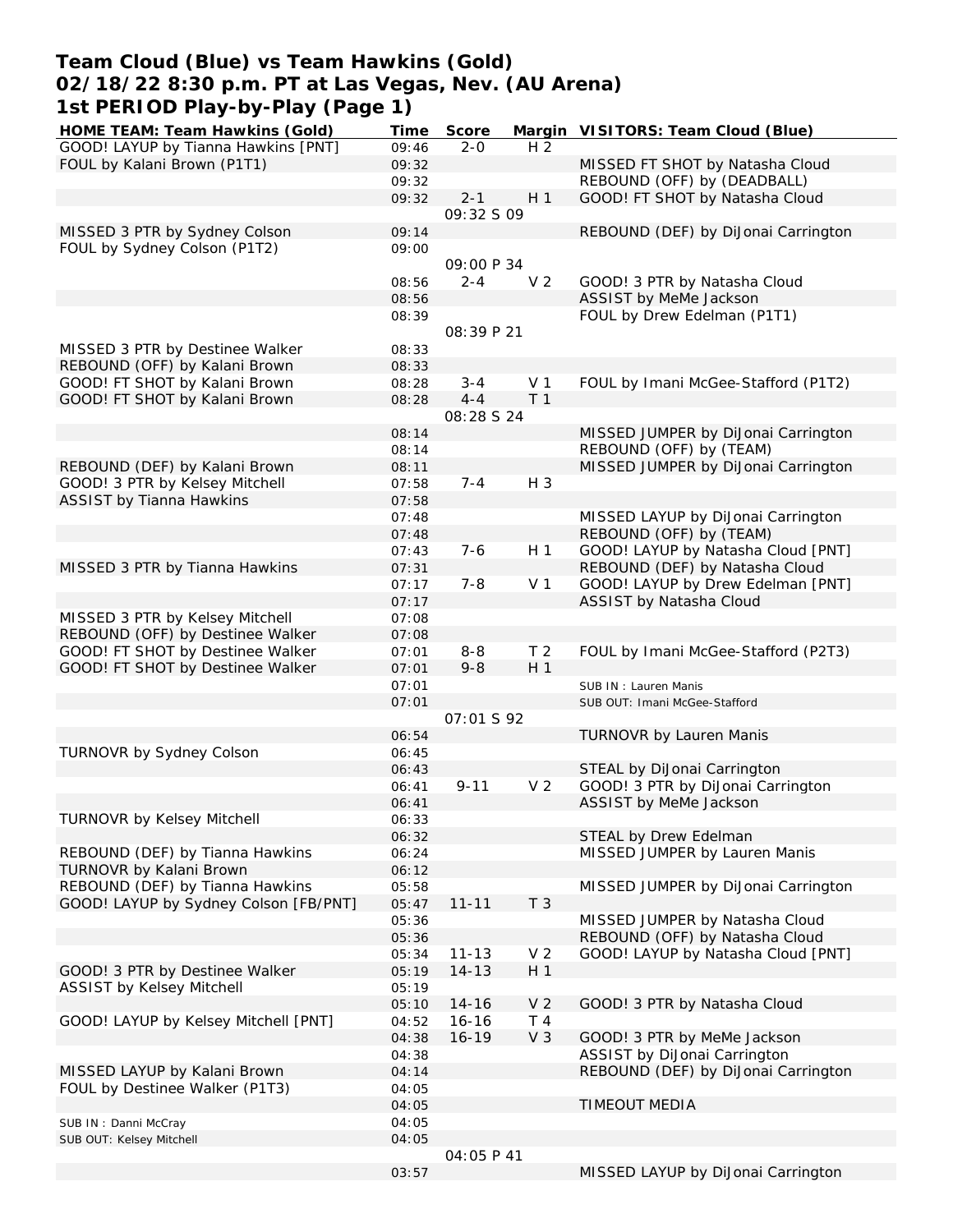## **Team Cloud (Blue) vs Team Hawkins (Gold) 02/18/22 8:30 p.m. PT at Las Vegas, Nev. (AU Arena) 1st PERIOD Play-by-Play (Page 2)**

| HOME TEAM: Team Hawkins (Gold)       | Time  | Score                          |                | Margin VISITORS: Team Cloud (Blue)    |
|--------------------------------------|-------|--------------------------------|----------------|---------------------------------------|
| REBOUND (DEF) by Tianna Hawkins      | 03:57 |                                |                |                                       |
| GOOD! FT SHOT by Destinee Walker     | 03:48 | $17 - 19$                      | V <sub>2</sub> | FOUL by Drew Edelman (P2T4)           |
| GOOD! FT SHOT by Destinee Walker     | 03:48 | $18 - 19$                      | V <sub>1</sub> |                                       |
|                                      |       | 03:48 S 92                     |                |                                       |
|                                      | 03:33 | $18 - 21$                      | V <sub>3</sub> | GOOD! LAYUP by Drew Edelman [PNT]     |
|                                      | 03:33 |                                |                | ASSIST by MeMe Jackson                |
| GOOD! 3 PTR by Destinee Walker       | 03:19 | $21 - 21$                      | T 5            |                                       |
| ASSIST by Sydney Colson              | 03:19 |                                |                |                                       |
|                                      | 03:00 | $21 - 23$                      | V <sub>2</sub> | GOOD! LAYUP by Drew Edelman [PNT]     |
|                                      | 03:00 |                                |                | ASSIST by DiJonai Carrington          |
| GOOD! JUMPER by Sydney Colson [PNT]  | 02:52 | 23-23                          | T 6            |                                       |
| FOUL by Tianna Hawkins (P1T4)        | 02:35 | $23 - 24$                      | V <sub>1</sub> | GOOD! FT SHOT by Lauren Manis         |
|                                      | 02:35 | $23 - 25$                      | V <sub>2</sub> | GOOD! FT SHOT by Lauren Manis         |
|                                      | 02:35 |                                |                | SUB IN: Air Hearn                     |
|                                      | 02:35 |                                |                | SUB IN: Imani McGee-Stafford          |
|                                      | 02:35 |                                |                | SUB OUT: Drew Edelman                 |
|                                      | 02:35 |                                |                | SUB OUT: MeMe Jackson                 |
| GOOD! LAYUP by Tianna Hawkins [PNT]  | 02:22 | <i>02:35 S 25</i><br>$25 - 25$ | T 7            |                                       |
| ASSIST by Sydney Colson              | 02:22 |                                |                |                                       |
|                                      | 02:07 |                                |                | MISSED LAYUP by DiJonai Carrington    |
|                                      | 02:07 |                                |                | REBOUND (OFF) by Imani McGee-Stafford |
| REBOUND (DEF) by Kelsey Mitchell     | 02:03 |                                |                | MISSED LAYUP by DiJonai Carrington    |
| GOOD! LAYUP by Kelsey Mitchell [PNT] | 01:58 | $27 - 25$                      | H <sub>2</sub> |                                       |
|                                      | 01:39 | $27 - 28$                      | V <sub>1</sub> | GOOD! 3 PTR by Natasha Cloud          |
| GOOD! LAYUP by Tianna Hawkins [PNT]  | 01:17 | 29-28                          | H 1            |                                       |
| <b>ASSIST by Danni McCray</b>        | 01:17 |                                |                |                                       |
| FOUL by Tianna Hawkins (P2T5)        | 01:09 | $29 - 29$                      | T 8            | GOOD! FT SHOT by Natasha Cloud        |
|                                      | 01:09 | 29-30                          | V <sub>1</sub> | GOOD! FT SHOT by Natasha Cloud        |
| SUB IN: Kelsey Mitchell              | 01:09 |                                |                |                                       |
| SUB OUT: Tianna Hawkins              | 01:09 |                                |                |                                       |
|                                      |       | <i>01:09 P 09</i>              |                |                                       |
|                                      | 00:58 |                                |                | FOUL by DiJonai Carrington (P1T5)     |
|                                      | 00:58 |                                |                | TIMEOUT TEAM                          |
| GOOD! FT SHOT by Kelsey Mitchell     | 00:58 | $30 - 30$                      | T 9            |                                       |
| GOOD! FT SHOT by Kelsey Mitchell     | 00:58 | $31 - 30$                      | H 1            |                                       |
|                                      |       | <i>00:58 P 06</i>              |                |                                       |
|                                      | 00:47 | $31 - 32$                      | V <sub>1</sub> | GOOD! LAYUP by Natasha Cloud [PNT]    |
| GOOD! 3 PTR by Destinee Walker       | 00:32 | $34 - 32$                      | H <sub>2</sub> |                                       |
| <b>ASSIST by Kelsey Mitchell</b>     | 00:32 |                                |                |                                       |
| REBOUND (DEF) by Destinee Walker     | 00:21 |                                |                | MISSED 3 PTR by Natasha Cloud         |
| TURNOVR by Destinee Walker           | 00:15 |                                |                | STEAL by Lauren Manis                 |
|                                      | 00:07 | 34-34                          | T 10           | GOOD! LAYUP by Lauren Manis [PNT]     |
| GOOD! FT SHOT by Sydney Colson       | 00:01 | $35 - 34$                      | H <sub>1</sub> | FOUL by Air Hearn (P1T6)              |
| GOOD! FT SHOT by Sydney Colson       | 00:01 | $36 - 34$<br><i>00:01 P 51</i> | H <sub>2</sub> |                                       |

### Team Hawkins (Gold) 36, Team Cloud (Blue) 34

|                                              | Off | 2nd | Fast             |          |                          |
|----------------------------------------------|-----|-----|------------------|----------|--------------------------|
| 1st period-only Paint T/O Chance Break Bench |     |     |                  |          |                          |
| Team Cloud (Blue) 14 5 4                     |     |     | $\left( \right)$ | $\sim$ 4 | Score tied - 10 times.   |
|                                              |     |     |                  |          | Lead changed - 14 times. |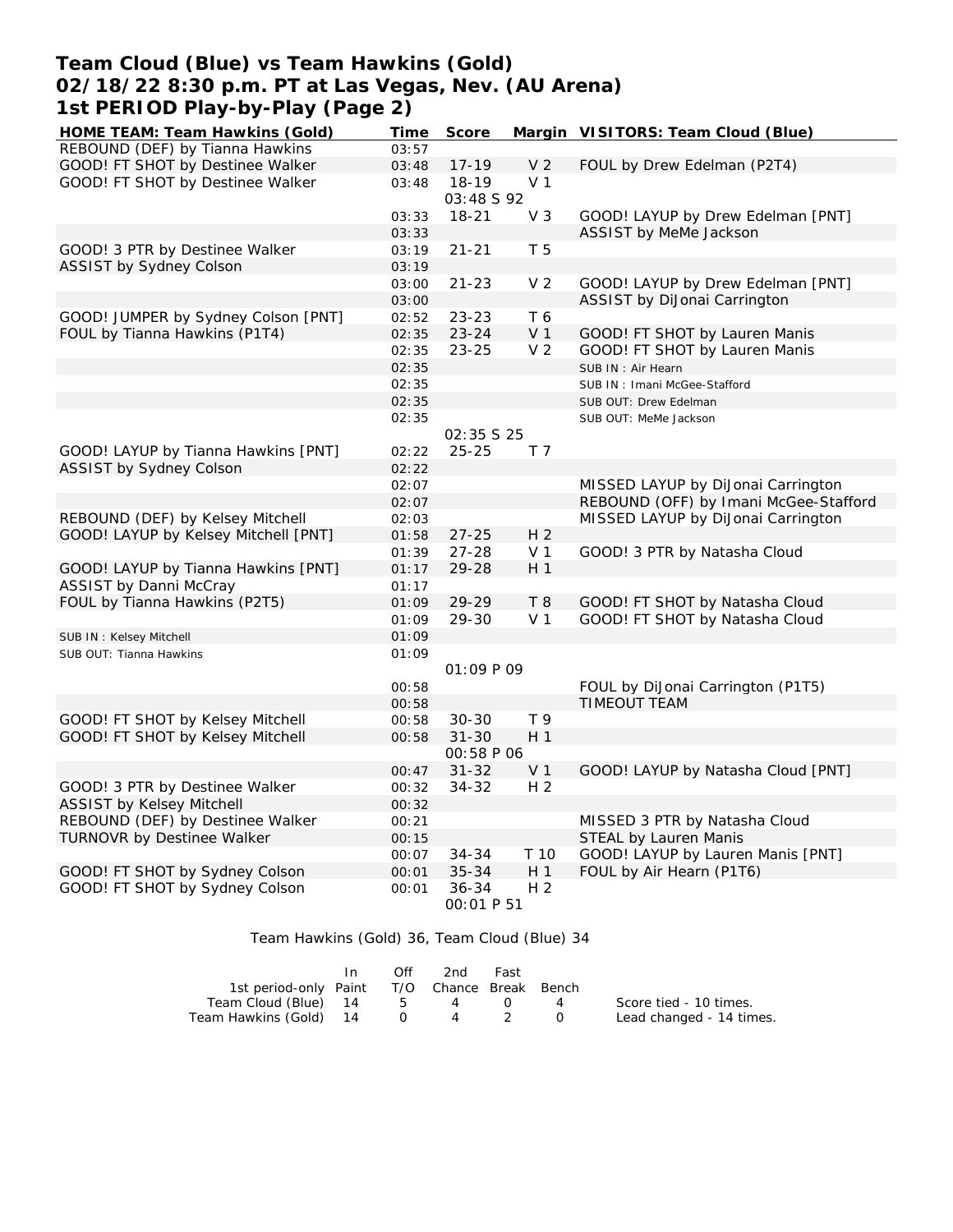# **Team Cloud (Blue) vs Team Hawkins (Gold) 02/18/22 8:30 p.m. PT at Las Vegas, Nev. (AU Arena) 2nd PERIOD Play-by-Play (Page 1)**

| HOME TEAM: Team Hawkins (Gold)       | Time  | Score      |                | Margin VISITORS: Team Cloud (Blue)       |
|--------------------------------------|-------|------------|----------------|------------------------------------------|
|                                      | 10:00 |            |                | SUB IN: Lauren Manis                     |
|                                      | 10:00 |            |                | SUB OUT: Drew Edelman                    |
|                                      | 09:45 |            |                | TURNOVR by Imani McGee-Stafford          |
| GOOD! JUMPER by Destinee Walker      | 09:23 | 38-34      | H 4            |                                          |
| REBOUND (DEF) by (TEAM)              | 09:10 |            |                | MISSED 3 PTR by Lauren Manis             |
| TURNOVR by Sydney Colson             | 08:58 |            |                |                                          |
|                                      | 08:56 |            |                | STEAL by Lauren Manis                    |
|                                      | 08:53 | 38-36      | H <sub>2</sub> | GOOD! LAYUP by DiJonai Carrington [FB/PN |
| GOOD! JUMPER by Kalani Brown         | 08:37 | 40-36      | H 4            |                                          |
| ASSIST by Sydney Colson              | 08:37 |            |                |                                          |
|                                      |       | 40-39      |                | GOOD! 3 PTR by Natasha Cloud             |
|                                      | 08:21 |            | H <sub>1</sub> |                                          |
|                                      | 08:21 |            |                | ASSIST by MeMe Jackson                   |
| MISSED 3 PTR by Sydney Colson        | 07:56 |            |                | REBOUND (DEF) by Natasha Cloud           |
| REBOUND (DEF) by Tianna Hawkins      | 07:47 |            |                | MISSED LAYUP by Lauren Manis             |
| TURNOVR by Destinee Walker           | 07:32 |            |                |                                          |
|                                      | 07:31 |            |                | STEAL by DiJonai Carrington              |
| FOUL by Sydney Colson (P2T6)         | 07:28 |            |                |                                          |
| TIMEOUT TEAM                         | 07:28 |            |                |                                          |
|                                      | 07:28 | $40 - 40$  | T 11           | GOOD! FT SHOT by DiJonai Carrington      |
|                                      | 07:28 | $40 - 41$  | V <sub>1</sub> | GOOD! FT SHOT by DiJonai Carrington      |
|                                      |       | 07:28 S 41 |                |                                          |
| TURNOVR by Tianna Hawkins            | 07:09 |            |                |                                          |
| FOUL by Kelsey Mitchell (P1T7)       | 06:58 | $40 - 42$  | V <sub>2</sub> | GOOD! FT SHOT by DiJonai Carrington      |
| REBOUND (DEF) by Sydney Colson       | 06:58 |            |                | MISSED FT SHOT by DiJonai Carrington     |
|                                      |       | 06:58 S 41 |                |                                          |
| <b>TURNOVR by Kelsey Mitchell</b>    | 06:49 |            |                |                                          |
|                                      | 06:48 |            |                | STEAL by MeMe Jackson                    |
|                                      |       | $40 - 44$  | V <sub>4</sub> | GOOD! LAYUP by Imani McGee-Stafford [PN  |
|                                      | 06:43 |            |                |                                          |
|                                      | 06:43 |            |                | ASSIST by DiJonai Carrington             |
| MISSED JUMPER by Kelsey Mitchell     | 06:23 |            |                |                                          |
| REBOUND (OFF) by Kalani Brown        | 06:23 |            |                |                                          |
| TURNOVR by (TEAM)                    | 06:02 |            |                |                                          |
| FOUL by Destinee Walker (P2T8)       | 05:51 | $40 - 45$  | V <sub>5</sub> | GOOD! FT SHOT by Natasha Cloud           |
|                                      | 05:51 | $40 - 46$  | V6             | GOOD! FT SHOT by Natasha Cloud           |
|                                      |       | 05:51 S 09 |                |                                          |
| MISSED 3 PTR by Tianna Hawkins       | 05:40 |            |                | REBOUND (DEF) by Natasha Cloud           |
|                                      | 05:33 | $40 - 49$  | V <sub>9</sub> | GOOD! 3 PTR by DiJonai Carrington        |
|                                      | 05:33 |            |                | ASSIST by Natasha Cloud                  |
| GOOD! JUMPER by Tianna Hawkins [PNT] | 05:21 | $42 - 49$  | V <sub>7</sub> |                                          |
| REBOUND (DEF) by Destinee Walker     | 05:07 |            |                | MISSED LAYUP by Lauren Manis             |
| FOUL by Tianna Hawkins (P3T9)        | 04:57 |            |                |                                          |
| TURNOVR by Tianna Hawkins            | 04:57 |            |                |                                          |
|                                      | 04:57 |            |                | TIMEOUT MEDIA                            |
| SUB IN : Marjorie Butler             | 04:57 |            |                | SUB IN: Drew Edelman                     |
| SUB IN: Danni McCray                 | 04:57 |            |                | SUB OUT: Imani McGee-Stafford            |
|                                      | 04:57 |            |                |                                          |
| SUB OUT: Kalani Brown                |       |            |                |                                          |
| SUB OUT: Destinee Walker             | 04:57 |            |                |                                          |
|                                      |       | 04:57 0 25 |                |                                          |
| FOUL by Kelsey Mitchell (P2T10)      | 04:50 |            |                |                                          |
|                                      |       | 04:50 P 41 |                |                                          |
| REBOUND (DEF) by Tianna Hawkins      | 04:46 |            |                | MISSED 3 PTR by MeMe Jackson             |
| GOOD! JUMPER by Tianna Hawkins       | 04:27 | $44 - 49$  | V <sub>5</sub> |                                          |
| ASSIST by Kelsey Mitchell            | 04:27 |            |                |                                          |
|                                      | 04:21 |            |                | TURNOVR by Natasha Cloud                 |
| MISSED 3 PTR by Tianna Hawkins       | 04:19 |            |                | REBOUND (DEF) by DiJonai Carrington      |
|                                      | 04:09 |            |                | TURNOVR by DiJonai Carrington            |
| STEAL by Tianna Hawkins              | 04:08 |            |                |                                          |
| TURNOVR by Tianna Hawkins            | 03:58 |            |                |                                          |
| REBOUND (DEF) by Danni McCray        | 03:52 |            |                | MISSED JUMPER by MeMe Jackson            |
| TURNOVR by Danni McCray              | 03:42 |            |                |                                          |
|                                      |       |            |                |                                          |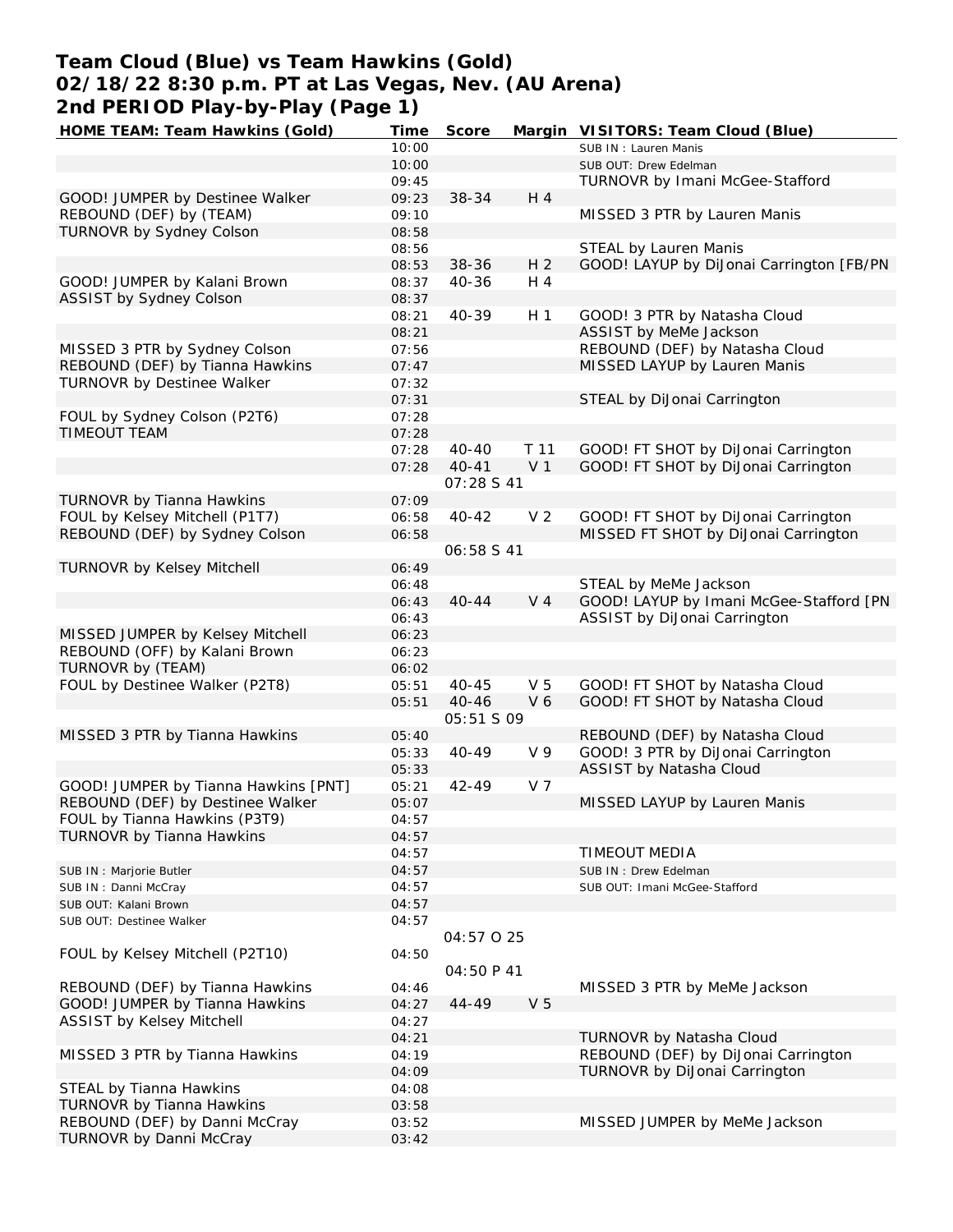# **Team Cloud (Blue) vs Team Hawkins (Gold) 02/18/22 8:30 p.m. PT at Las Vegas, Nev. (AU Arena) 2nd PERIOD Play-by-Play (Page 2)**

| HOME TEAM: Team Hawkins (Gold)    | Time  | Score       |                | Margin VISITORS: Team Cloud (Blue)       |
|-----------------------------------|-------|-------------|----------------|------------------------------------------|
|                                   | 03:41 |             |                | STEAL by DiJonai Carrington              |
|                                   | 03:39 | $44 - 51$   | V <sub>7</sub> | GOOD! LAYUP by DiJonai Carrington [FB/PN |
| MISSED 3 PTR by Kelsey Mitchell   | 03:26 |             |                |                                          |
| REBOUND (OFF) by Danni McCray     | 03:26 |             |                |                                          |
| GOOD! LAYUP by Danni McCray [PNT] | 03:23 | 46-51       | V <sub>5</sub> |                                          |
|                                   | 03:11 | 46-53       | V <sub>7</sub> | GOOD! LAYUP by DiJonai Carrington [PNT]  |
|                                   | 03:11 |             |                | ASSIST by Natasha Cloud                  |
| MISSED JUMPER by Danni McCray     | 02:47 |             |                | REBOUND (DEF) by Natasha Cloud           |
| REBOUND (DEF) by Kelsey Mitchell  | 02:41 |             |                | MISSED 3 PTR by DiJonai Carrington       |
|                                   | 02:25 |             |                | FOUL by MeMe Jackson (P1T7)              |
| SUB IN : Destinee Walker          | 02:25 |             |                | SUB IN: Imani McGee-Stafford             |
| SUB IN: Kalani Brown              | 02:25 |             |                | SUB IN: Antoinette Bannister             |
| SUB OUT: Marjorie Butler          | 02:25 |             |                | SUB OUT: Lauren Manis                    |
| SUB OUT: Danni McCray             | 02:25 |             |                | SUB OUT: MeMe Jackson                    |
|                                   |       | 02:25 0 06  |                |                                          |
| MISSED LAYUP by Kelsey Mitchell   | 02:19 |             |                |                                          |
| REBOUND (OFF) by Kalani Brown     | 02:19 |             |                |                                          |
| GOOD! LAYUP by Kalani Brown [PNT] |       | 48-53       | V <sub>5</sub> |                                          |
| BLOCK by Kalani Brown             | 02:16 |             |                | MISSED LAYUP by Natasha Cloud            |
|                                   | 02:01 |             |                |                                          |
|                                   | 02:01 |             |                | REBOUND (OFF) by (TEAM)                  |
| FOUL by Destinee Walker (P3T11)   | 01:57 | 48-54       | V 6            | GOOD! FT SHOT by DiJonai Carrington      |
|                                   | 01:57 | 48-55       | V <sub>7</sub> | GOOD! FT SHOT by DiJonai Carrington      |
| SUB IN : Marjorie Butler          | 01:57 |             |                |                                          |
| SUB OUT: Destinee Walker          | 01:57 |             |                |                                          |
|                                   |       | 01:57 S 41  |                |                                          |
| GOOD! 3 PTR by Marjorie Butler    | 01:43 | $51 - 55$   | V <sub>4</sub> |                                          |
| ASSIST by Kalani Brown            | 01:43 |             |                |                                          |
|                                   | 01:25 |             |                | MISSED JUMPER by DiJonai Carrington      |
|                                   | 01:25 |             |                | REBOUND (OFF) by Imani McGee-Stafford    |
|                                   | 01:21 |             |                | MISSED 3 PTR by Natasha Cloud            |
|                                   | 01:21 |             |                | REBOUND (OFF) by Drew Edelman            |
| REBOUND (DEF) by Kalani Brown     | 01:10 |             |                | MISSED JUMPER by Imani McGee-Stafford    |
| <b>TURNOVR by Kelsey Mitchell</b> | 01:05 |             |                |                                          |
| REBOUND (DEF) by Tianna Hawkins   | 00:50 |             |                | MISSED JUMPER by Drew Edelman            |
| GOOD! FT SHOT by Sydney Colson    | 00:37 | 52-55       | V <sub>3</sub> | FOUL by Imani McGee-Stafford (P3T8)      |
| GOOD! FT SHOT by Sydney Colson    | 00:37 | 53-55       | V <sub>2</sub> |                                          |
|                                   | 00:37 |             |                | SUB IN: Lauren Manis                     |
|                                   | 00:37 |             |                | SUB OUT: Imani McGee-Stafford            |
|                                   |       | 00:37 \$ 51 |                |                                          |
|                                   | 00:24 | 53-57       | V <sub>4</sub> | GOOD! JUMPER by Antoinette Bannister     |
| MISSED 3 PTR by Marjorie Butler   | 00:21 |             |                |                                          |
| REBOUND (OFF) by Marjorie Butler  | 00:21 |             |                |                                          |
| MISSED 3 PTR by Tianna Hawkins    | 00:19 |             |                | REBOUND (DEF) by DiJonai Carrington      |
| REBOUND (DEF) by Tianna Hawkins   | 00:05 |             |                | MISSED JUMPER by DiJonai Carrington      |
|                                   |       | 2.02.05.04  |                |                                          |

 *C 02:25 P 06*

Team Cloud (Blue) 57, Team Hawkins (Gold) 53

|                                              | In In | Off | 2nd | Fast |     |                        |
|----------------------------------------------|-------|-----|-----|------|-----|------------------------|
| 2nd period-only Paint T/O Chance Break Bench |       |     |     |      |     |                        |
| Team Cloud (Blue) 8 11 2 4                   |       |     |     |      |     | Score tied - 1 time.   |
| Team Hawkins (Gold) 6 2                      |       |     | 4 0 |      | - 5 | Lead changed - 1 time. |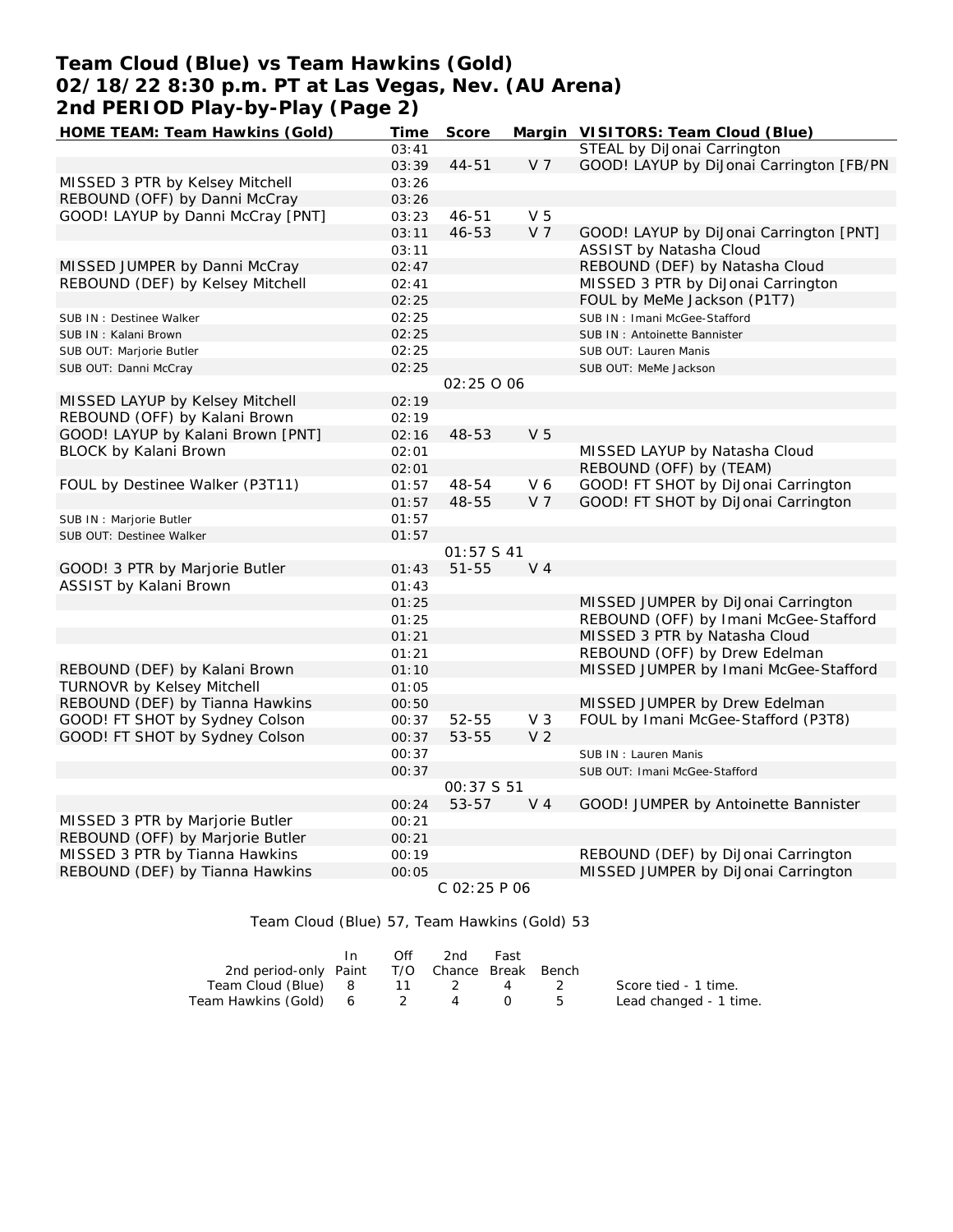# **Team Cloud (Blue) vs Team Hawkins (Gold) 02/18/22 8:30 p.m. PT at Las Vegas, Nev. (AU Arena) 3rd PERIOD Play-by-Play (Page 1)**

| HOME TEAM: Team Hawkins (Gold)     | Time           | Score             |                | Margin VISITORS: Team Cloud (Blue)       |
|------------------------------------|----------------|-------------------|----------------|------------------------------------------|
| <b>BLOCK by Tianna Hawkins</b>     | 09:45          |                   |                | MISSED LAYUP by Drew Edelman             |
|                                    | 09:44          |                   |                | REBOUND (OFF) by DiJonai Carrington      |
|                                    | 09:40          | 53-59             | V6             | GOOD! LAYUP by DiJonai Carrington [PNT]  |
| GOOD! LAYUP by Kalani Brown [PNT]  | 09:27          | 55-59             | V <sub>4</sub> |                                          |
| <b>ASSIST by Tianna Hawkins</b>    | 09:27          |                   |                |                                          |
| REBOUND (DEF) by Tianna Hawkins    | 09:17          |                   |                | MISSED LAYUP by Natasha Cloud            |
| GOOD! LAYUP by Kalani Brown [PNT]  | 09:08          | 57-59             | V <sub>2</sub> |                                          |
| ASSIST by Kelsey Mitchell          | 09:08          |                   |                |                                          |
| GOOD! FT SHOT by Kalani Brown      | 09:08          | 58-59             | V <sub>1</sub> | FOUL by MeMe Jackson (P2T1)              |
|                                    |                | 09:08 S 24        |                |                                          |
| REBOUND (DEF) by Tianna Hawkins    | 08:50          |                   |                | MISSED JUMPER by Imani McGee-Stafford    |
|                                    | 08:45          |                   |                | FOUL by Imani McGee-Stafford (P4T2)      |
|                                    | 08:43          |                   |                | SUB IN: Lauren Manis                     |
|                                    | 08:43          |                   |                | SUB OUT: Imani McGee-Stafford            |
|                                    |                | 08:45 P 21        |                |                                          |
| TURNOVR by Kelsey Mitchell         | 08:39          |                   |                |                                          |
|                                    | 08:38          |                   |                | STEAL by Drew Edelman                    |
|                                    | 08:29          | 58-62             | V <sub>4</sub> | GOOD! 3 PTR by Natasha Cloud             |
| GOOD! FT SHOT by Tianna Hawkins    | 07:58          | 59-62             | $V_3$          | FOUL by Lauren Manis (P1T3)              |
| GOOD! FT SHOT by Tianna Hawkins    | 07:58          | 60-62             | V <sub>2</sub> |                                          |
|                                    |                | 07:58 \$ 21       |                |                                          |
|                                    | 07:47          | 60-64             | V <sub>4</sub> | GOOD! LAYUP by Lauren Manis [PNT]        |
| MISSED 3 PTR by Kelsey Mitchell    | 07:28          |                   |                |                                          |
| REBOUND (OFF) by (TEAM)            | 07:28          |                   |                |                                          |
|                                    | 07:25          |                   |                | FOUL by DiJonai Carrington (P2T4)        |
|                                    |                | 07:25 P 21        |                |                                          |
| GOOD! 3 PTR by Kelsey Mitchell     | 07:21          | 63-64             | V <sub>1</sub> |                                          |
| <b>ASSIST by Tianna Hawkins</b>    | 07:21          |                   |                |                                          |
| FOUL by Kalani Brown (P2T1)        | 07:04          | 63-65             | V <sub>2</sub> | GOOD! FT SHOT by Lauren Manis            |
|                                    | 07:04          | 63-66             | V <sub>3</sub> | GOOD! FT SHOT by Lauren Manis            |
|                                    |                | 07:04 S 25        |                |                                          |
| GOOD! 3 PTR by Kelsey Mitchell     | 06:50          | 66-66             | T 12           |                                          |
| ASSIST by Sydney Colson            | 06:50          |                   |                |                                          |
|                                    |                | 66-68             | V <sub>2</sub> | GOOD! LAYUP by DiJonai Carrington [PNT]  |
|                                    | 06:38          |                   |                |                                          |
|                                    | 06:38<br>06:21 |                   | T 13           | ASSIST by Natasha Cloud                  |
| GOOD! LAYUP by Sydney Colson [PNT] |                | 68-68             |                | MISSED JUMPER by Natasha Cloud           |
|                                    | 06:06          |                   |                | REBOUND (OFF) by DiJonai Carrington      |
|                                    | 06:06          | 68-70             | V <sub>2</sub> | GOOD! TIP-IN by DiJonai Carrington [PNT] |
|                                    | 06:01<br>05:49 | 69-70             | V <sub>1</sub> | FOUL by Drew Edelman (P3T5)              |
| GOOD! FT SHOT by Kalani Brown      |                |                   | T 14           |                                          |
| GOOD! FT SHOT by Kalani Brown      | 05:49          | 70-70             |                |                                          |
| SUB IN: Marjorie Butler            | 05:49          |                   |                |                                          |
| SUB OUT: Destinee Walker           | 05:49          |                   |                |                                          |
|                                    |                | 05:49 P 24        |                |                                          |
|                                    | 05:36          |                   |                | TURNOVR by MeMe Jackson                  |
| STEAL by Kalani Brown              | 05:34          |                   |                |                                          |
| TURNOVR by Kalani Brown            | 05:31          |                   |                |                                          |
|                                    | 05:30          |                   |                | STEAL by MeMe Jackson                    |
| REBOUND (DEF) by Kelsey Mitchell   | 05:24          |                   |                | MISSED 3 PTR by MeMe Jackson             |
| GOOD! FT SHOT by Kelsey Mitchell   | 05:21          | $71 - 70$         | H 1            | FOUL by Drew Edelman (P4T6)              |
| GOOD! FT SHOT by Kelsey Mitchell   | 05:21          | 72-70             | H <sub>2</sub> |                                          |
| SUB IN : Destinee Walker           | 05:21          |                   |                | SUB IN: Imani McGee-Stafford             |
| SUB OUT: Sydney Colson             | 05:21          |                   |                | SUB OUT: Drew Edelman                    |
|                                    |                | <i>05:21 P 06</i> |                |                                          |
|                                    | 05:07          |                   |                | <b>TURNOVR by Lauren Manis</b>           |
|                                    | 04:55          |                   |                | FOUL by Imani McGee-Stafford (P5T7)      |
| TIMEOUT MEDIA                      | 04:55          |                   |                |                                          |
| GOOD! FT SHOT by Tianna Hawkins    | 04:55          | 73-70             | $H_3$          |                                          |
| GOOD! FT SHOT by Tianna Hawkins    | 04:55          | 74-70             | H 4            |                                          |
|                                    | 04:55          |                   |                | SUB IN: Drew Edelman                     |
|                                    | 04:55          |                   |                | SUB OUT: Imani McGee-Stafford            |
|                                    |                | 04:55 S 21        |                |                                          |
| FOUL by Marjorie Butler (P1T2)     | 04:52          |                   |                |                                          |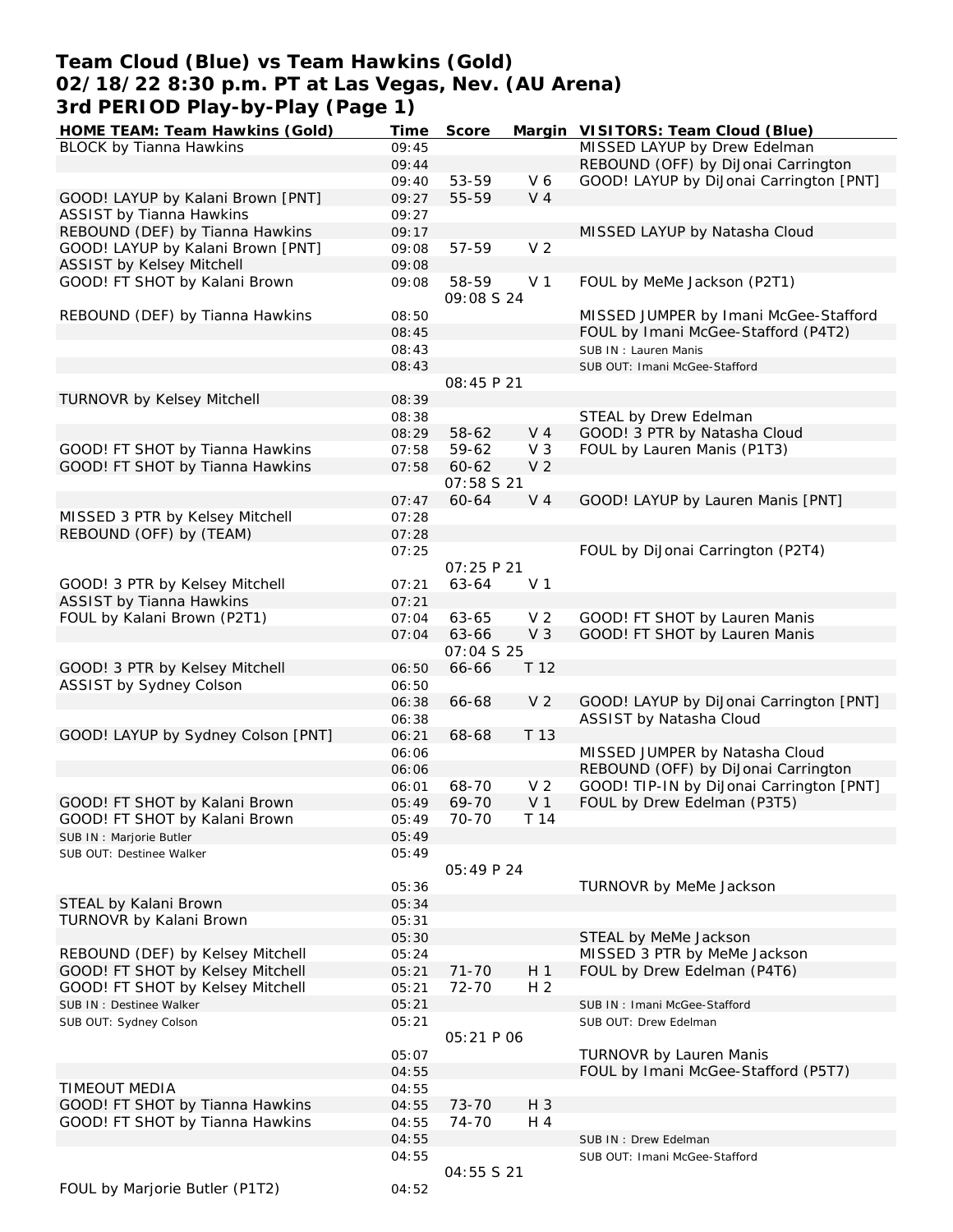# **Team Cloud (Blue) vs Team Hawkins (Gold) 02/18/22 8:30 p.m. PT at Las Vegas, Nev. (AU Arena) 3rd PERIOD Play-by-Play (Page 2)**

| HOME TEAM: Team Hawkins (Gold)    | Time  | Score      |                | Margin VISITORS: Team Cloud (Blue)  |
|-----------------------------------|-------|------------|----------------|-------------------------------------|
|                                   |       | 04:52 P 09 |                |                                     |
|                                   | 04:40 | 74-73      | H <sub>1</sub> | GOOD! 3 PTR by Natasha Cloud        |
|                                   | 04:40 |            |                | ASSIST by Drew Edelman              |
| FOUL by Tianna Hawkins (P4T3)     | 04:21 |            |                |                                     |
| TURNOVR by Tianna Hawkins         | 04:21 |            |                |                                     |
| SUB IN: Danni McCray              | 04:21 |            |                |                                     |
| SUB OUT: Tianna Hawkins           | 04:21 |            |                |                                     |
|                                   |       | 04:21 0 09 |                |                                     |
|                                   | 04:02 |            |                | MISSED 3 PTR by MeMe Jackson        |
|                                   | 04:02 |            |                | REBOUND (OFF) by DiJonai Carrington |
| BLOCK by Kalani Brown             | 03:57 |            |                | MISSED LAYUP by DiJonai Carrington  |
| REBOUND (DEF) by Marjorie Butler  | 03:56 |            |                |                                     |
| MISSED JUMPER by Marjorie Butler  | 03:53 |            |                | REBOUND (DEF) by DiJonai Carrington |
|                                   | 03:36 | 74-75      | V <sub>1</sub> | GOOD! JUMPER by DiJonai Carrington  |
|                                   | 03:36 |            |                | ASSIST by MeMe Jackson              |
| MISSED 3 PTR by Kelsey Mitchell   | 03:22 |            |                | REBOUND (DEF) by Natasha Cloud      |
| BLOCK by Kalani Brown             | 03:12 |            |                | MISSED LAYUP by MeMe Jackson        |
|                                   | 03:12 |            |                | REBOUND (OFF) by (TEAM)             |
| SUB IN: Sydney Colson             | 03:12 |            |                |                                     |
| SUB OUT: Marjorie Butler          | 03:12 |            |                |                                     |
|                                   | 03:04 |            |                | FOUL by DiJonai Carrington (P3T8)   |
|                                   | 03:04 |            |                | TURNOVR by DiJonai Carrington       |
|                                   |       | 03:04 0 06 |                |                                     |
| FOUL by Kalani Brown (P3T4)       | 02:52 |            |                |                                     |
| TURNOVR by Kalani Brown           | 02:52 |            |                |                                     |
|                                   |       | 02:52041   |                |                                     |
|                                   | 02:40 |            |                | MISSED 3 PTR by MeMe Jackson        |
|                                   | 02:40 |            |                | REBOUND (OFF) by (TEAM)             |
|                                   | 02:27 |            |                | MISSED JUMPER by Drew Edelman       |
|                                   | 02:27 |            |                | REBOUND (OFF) by Lauren Manis       |
|                                   | 02:24 |            |                | <b>TURNOVR by Lauren Manis</b>      |
| MISSED JUMPER by Kelsey Mitchell  | 02:13 |            |                | REBOUND (DEF) by DiJonai Carrington |
|                                   | 02:04 |            |                | MISSED LAYUP by DiJonai Carrington  |
|                                   | 02:04 |            |                | REBOUND (OFF) by Drew Edelman       |
| FOUL by Kalani Brown (P4T5)       | 02:00 | 74-76      | V <sub>2</sub> | GOOD! FT SHOT by Drew Edelman       |
| REBOUND (DEF) by Kelsey Mitchell  | 02:00 |            |                | MISSED FT SHOT by Drew Edelman      |
| SUB IN: Tianna Hawkins            | 02:00 |            |                | SUB IN: Air Hearn                   |
| SUB OUT: Kalani Brown             | 02:00 |            |                | SUB OUT: MeMe Jackson               |
|                                   |       | 02:00 S 08 |                |                                     |
| GOOD! JUMPER by Tianna Hawkins    | 01:45 | 76-76      | T 15           |                                     |
|                                   | 01:31 |            |                | TURNOVR by Natasha Cloud            |
| MISSED 3 PTR by Tianna Hawkins    | 01:20 |            |                | REBOUND (DEF) by Lauren Manis       |
|                                   | 01:03 | 76-78      | V <sub>2</sub> | GOOD! JUMPER by Air Hearn           |
|                                   | 01:03 |            |                | ASSIST by Natasha Cloud             |
| MISSED 3 PTR by Destinee Walker   | 00:40 |            |                | REBOUND (DEF) by DiJonai Carrington |
|                                   | 00:23 |            |                | TURNOVR by DiJonai Carrington       |
| STEAL by Danni McCray             | 00:22 |            |                |                                     |
| MISSED LAYUP by Danni McCray      | 00:07 |            |                |                                     |
| REBOUND (OFF) by Danni McCray     | 00:07 |            |                |                                     |
| GOOD! LAYUP by Danni McCray [PNT] | 00:02 | 78-78      | T 16           |                                     |
|                                   |       |            |                |                                     |

## Team Hawkins (Gold) 78, Team Cloud (Blue) 78

|                                              | In. | Off | 2nd | Fast |                         |
|----------------------------------------------|-----|-----|-----|------|-------------------------|
| 3rd period-only Paint T/O Chance Break Bench |     |     |     |      |                         |
| Team Cloud (Blue) 8 3 5 0 6                  |     |     |     |      | Score tied - 5 times.   |
| Team Hawkins (Gold) 8 4 5                    |     |     |     |      | Lead changed - 2 times. |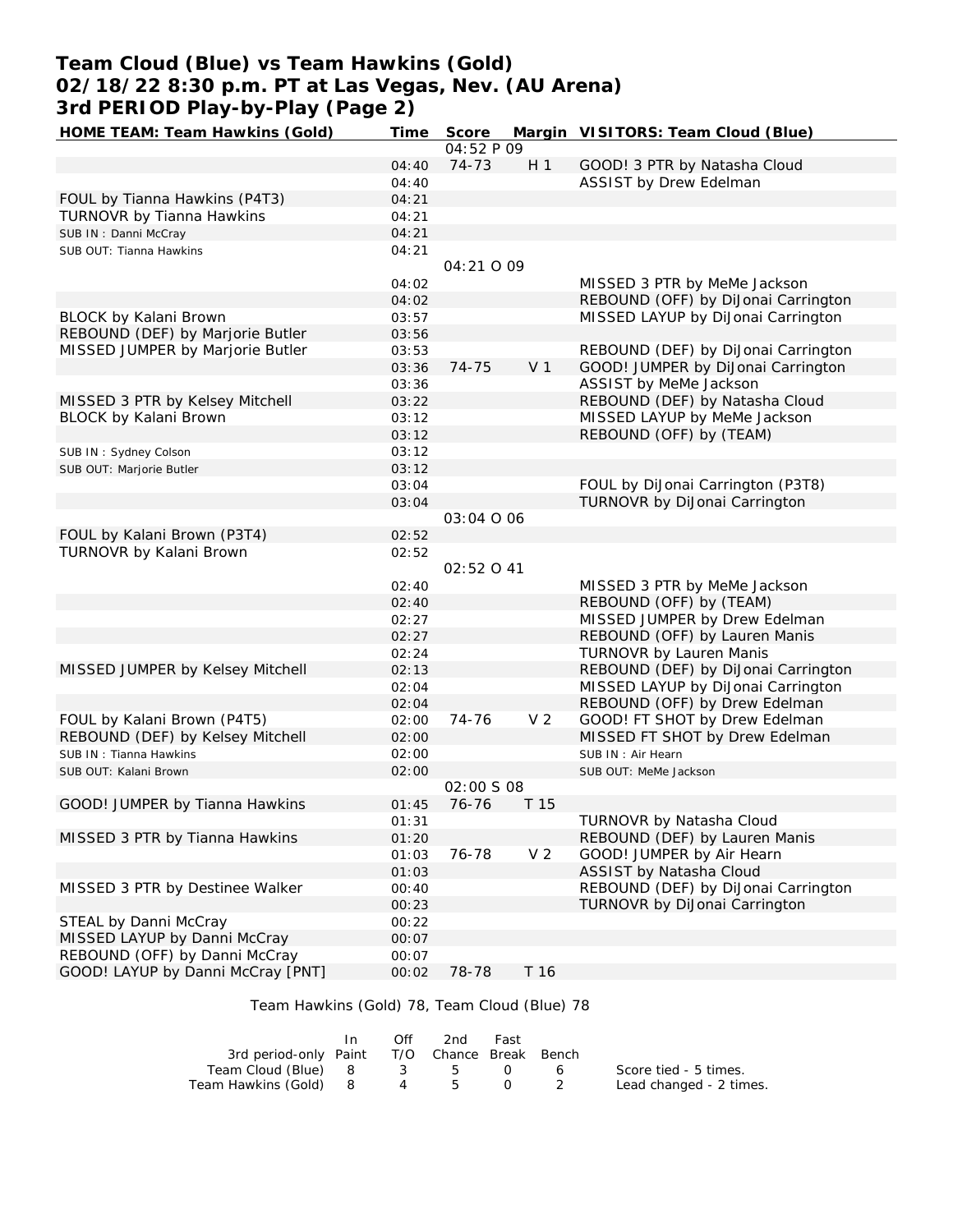# **Team Cloud (Blue) vs Team Hawkins (Gold) 02/18/22 8:30 p.m. PT at Las Vegas, Nev. (AU Arena) 4th PERIOD Play-by-Play (Page 1)**

| HOME TEAM: Team Hawkins (Gold)       | Time  | Score                      |                 | Margin VISITORS: Team Cloud (Blue)       |
|--------------------------------------|-------|----------------------------|-----------------|------------------------------------------|
|                                      | 10:00 |                            |                 | SUB IN: Lauren Manis                     |
|                                      | 10:00 |                            |                 | SUB IN : Air Hearn                       |
|                                      | 10:00 |                            |                 | SUB OUT: Imani McGee-Stafford            |
|                                      | 10:00 |                            |                 | SUB OUT: MeMe Jackson                    |
| <b>TURNOVR by Kelsey Mitchell</b>    | 09:38 |                            |                 |                                          |
|                                      | 09:37 |                            |                 | STEAL by DiJonai Carrington              |
|                                      | 09:35 | 78-80                      | V <sub>2</sub>  | GOOD! LAYUP by DiJonai Carrington [FB/PN |
| FOUL by Kelsey Mitchell (P3T6)       | 09:35 |                            |                 | MISSED FT SHOT by DiJonai Carrington     |
| REBOUND (DEF) by Kalani Brown        | 09:35 |                            |                 |                                          |
|                                      |       | 09:35 S 41                 |                 |                                          |
| MISSED LAYUP by Destinee Walker      | 09:20 |                            |                 | <b>BLOCK by Lauren Manis</b>             |
|                                      | 09:18 |                            |                 | REBOUND (DEF) by Drew Edelman            |
|                                      |       |                            |                 |                                          |
|                                      | 09:13 |                            |                 | TURNOVR by DiJonai Carrington            |
| STEAL by Destinee Walker             | 09:12 |                            |                 |                                          |
|                                      | 09:04 | 09:04 P 92                 |                 | FOUL by Lauren Manis (P2T9)              |
| TURNOVR by Kalani Brown              | 08:55 |                            |                 |                                          |
|                                      | 08:36 |                            |                 | TURNOVR by DiJonai Carrington            |
| STEAL by Kelsey Mitchell             | 08:34 |                            |                 |                                          |
|                                      |       |                            |                 |                                          |
| GOOD! FT SHOT by Kelsey Mitchell     | 08:22 | 79-80                      | V <sub>1</sub>  | FOUL by Lauren Manis (P3T10)             |
| GOOD! FT SHOT by Kelsey Mitchell     | 08:22 | 80-80<br><i>08:22 S 06</i> | T 17            |                                          |
| REBOUND (DEF) by (TEAM)              | 08:09 |                            |                 | MISSED 3 PTR by Natasha Cloud            |
| GOOD! FT SHOT by Sydney Colson       | 08:00 | 81-80                      | H <sub>1</sub>  | FOUL by Lauren Manis (P4T11)             |
| GOOD! FT SHOT by Sydney Colson       | 08:00 | 82-80                      | H <sub>2</sub>  |                                          |
|                                      | 08:00 |                            |                 | SUB IN : MeMe Jackson                    |
|                                      | 08:00 |                            |                 | SUB IN: Imani McGee-Stafford             |
|                                      | 08:00 |                            |                 |                                          |
|                                      | 08:00 |                            |                 | SUB OUT: Lauren Manis                    |
|                                      |       | <i>08:00 S 51</i>          |                 | SUB OUT: Air Hearn                       |
| BLOCK by Kalani Brown                | 07:48 |                            |                 | MISSED LAYUP by Imani McGee-Stafford     |
|                                      | 07:46 |                            |                 | REBOUND (OFF) by Imani McGee-Stafford    |
|                                      | 07:45 |                            |                 | MISSED LAYUP by Imani McGee-Stafford     |
|                                      | 07:45 |                            |                 | REBOUND (OFF) by (TEAM)                  |
|                                      | 07:37 | 82-82                      | T 18            | GOOD! JUMPER by Natasha Cloud            |
|                                      | 07:37 |                            |                 | ASSIST by MeMe Jackson                   |
| GOOD! JUMPER by Kalani Brown         | 07:16 | 84-82                      | H <sub>2</sub>  |                                          |
|                                      |       |                            |                 |                                          |
| ASSIST by Sydney Colson              | 07:16 |                            |                 |                                          |
|                                      | 07:05 | 84-84                      | T 19            | GOOD! LAYUP by DiJonai Carrington [PNT]  |
| GOOD! LAYUP by Sydney Colson [PNT]   | 06:50 | 86-84                      | H <sub>2</sub>  |                                          |
|                                      | 06:36 | 86-86                      | T 20            | GOOD! LAYUP by DiJonai Carrington [PNT]  |
| GOOD! JUMPER by Kelsey Mitchell      | 06:20 | 88-86                      | H <sub>2</sub>  |                                          |
|                                      | 06:01 |                            |                 | MISSED 3 PTR by Natasha Cloud            |
|                                      | 06:01 |                            |                 | REBOUND (OFF) by Imani McGee-Stafford    |
|                                      | 05:53 |                            |                 | MISSED LAYUP by Natasha Cloud            |
|                                      | 05:53 |                            |                 | REBOUND (OFF) by (TEAM)                  |
| SUB IN : Marjorie Butler             | 05:50 |                            |                 |                                          |
| SUB OUT: Sydney Colson               | 05:50 |                            |                 |                                          |
| REBOUND (DEF) by Tianna Hawkins      | 05:44 |                            |                 | MISSED LAYUP by DiJonai Carrington       |
| GOOD! 3 PTR by Marjorie Butler       | 05:25 | $91 - 86$                  | H 5             |                                          |
| <b>ASSIST by Tianna Hawkins</b>      | 05:25 |                            |                 |                                          |
|                                      | 05:12 | 91-89                      | H <sub>2</sub>  | GOOD! 3 PTR by MeMe Jackson              |
| TIMEOUT 30sec                        | 04:57 |                            |                 |                                          |
| TIMEOUT MEDIA                        | 04:57 |                            |                 |                                          |
| TURNOVR by Marjorie Butler           | 04:47 |                            |                 |                                          |
|                                      | 04:46 |                            |                 | STEAL by DiJonai Carrington              |
|                                      | 04:43 | 91-91                      | T <sub>21</sub> | GOOD! LAYUP by DiJonal Carrington [FB/PN |
| GOOD! LAYUP by Kelsey Mitchell [PNT] | 04:27 | 93-91                      | H <sub>2</sub>  |                                          |
|                                      | 04:11 |                            |                 | TURNOVR by DiJonai Carrington            |
|                                      |       |                            |                 |                                          |
| STEAL by Marjorie Butler             | 04:10 |                            |                 |                                          |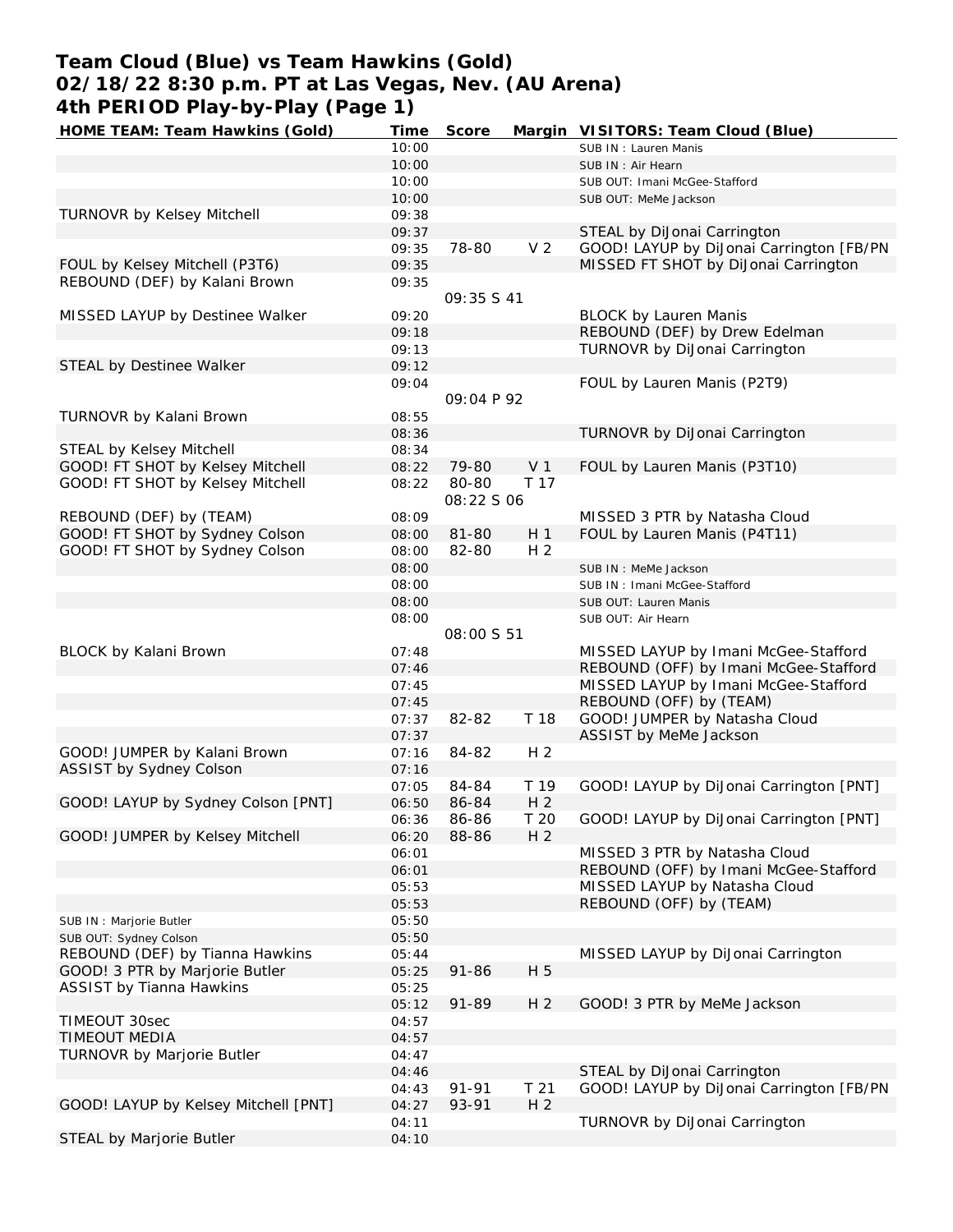## **Team Cloud (Blue) vs Team Hawkins (Gold) 02/18/22 8:30 p.m. PT at Las Vegas, Nev. (AU Arena) 4th PERIOD Play-by-Play (Page 2)**

| HOME TEAM: Team Hawkins (Gold)   | Time  | Score                 |                 | Margin VISITORS: Team Cloud (Blue)      |
|----------------------------------|-------|-----------------------|-----------------|-----------------------------------------|
| GOOD! JUMPER by Destinee Walker  | 04:00 | 95-91                 | H 4             |                                         |
|                                  | 03:50 | 95-93                 | H <sub>2</sub>  | GOOD! LAYUP by DiJonai Carrington [PNT] |
|                                  | 03:50 |                       |                 | ASSIST by Natasha Cloud                 |
| GOOD! JUMPER by Kelsey Mitchell  | 03:36 | 97-93                 | H 4             |                                         |
|                                  | 03:16 |                       |                 | MISSED LAYUP by Natasha Cloud           |
|                                  | 03:16 |                       |                 | REBOUND (OFF) by Natasha Cloud          |
|                                  | 03:13 | 97-96                 | H <sub>1</sub>  | GOOD! 3 PTR by MeMe Jackson             |
|                                  | 03:13 |                       |                 | ASSIST by Natasha Cloud                 |
| GOOD! 3 PTR by Kelsey Mitchell   | 02:58 | 100-96                | H 4             |                                         |
| REBOUND (DEF) by Tianna Hawkins  | 02:45 |                       |                 | MISSED 3 PTR by Natasha Cloud           |
| MISSED LAYUP by Tianna Hawkins   | 02:28 |                       |                 | BLOCK by Imani McGee-Stafford           |
|                                  | 02:26 |                       |                 | REBOUND (DEF) by DiJonai Carrington     |
| TIMEOUT media                    | 02:17 |                       |                 |                                         |
| SUB IN: Sydney Colson            | 02:17 |                       |                 | SUB IN: Lauren Manis                    |
| SUB OUT: Marjorie Butler         | 02:17 |                       |                 | SUB OUT: Drew Edelman                   |
| FOUL by Kalani Brown (P5T7)      | 02:05 | 100-97                | H 3             | GOOD! FT SHOT by Natasha Cloud          |
|                                  | 02:05 | 100-98<br>02:05 \$ 09 | H <sub>2</sub>  | GOOD! FT SHOT by Natasha Cloud          |
| MISSED 3 PTR by Tianna Hawkins   | 01:56 |                       |                 | REBOUND (DEF) by DiJonai Carrington     |
|                                  | 01:38 |                       |                 | FOUL by Lauren Manis (P5T12)            |
|                                  | 01:38 |                       |                 | <b>TURNOVR by Lauren Manis</b>          |
|                                  |       | 01:38 0 51            |                 |                                         |
| TURNOVR by Tianna Hawkins        | 01:23 |                       |                 |                                         |
|                                  | 01:22 |                       |                 | STEAL by Natasha Cloud                  |
|                                  | 01:14 |                       |                 | MISSED 3 PTR by Lauren Manis            |
|                                  | 01:14 |                       |                 | REBOUND (OFF) by (TEAM)                 |
| FOUL by Sydney Colson (P3T8)     | 01:11 |                       |                 |                                         |
|                                  |       | 01:11 P41             |                 |                                         |
|                                  | 01:07 |                       |                 | MISSED JUMPER by Natasha Cloud          |
|                                  | 01:07 |                       |                 | REBOUND (OFF) by MeMe Jackson           |
|                                  | 01:01 |                       |                 | MISSED 3 PTR by MeMe Jackson            |
|                                  | 01:01 |                       |                 | REBOUND (OFF) by DiJonai Carrington     |
|                                  | 00:56 |                       |                 | MISSED LAYUP by DiJonai Carrington      |
|                                  | 00:56 |                       |                 | REBOUND (OFF) by Imani McGee-Stafford   |
|                                  |       | 00:53 100-100         | T <sub>22</sub> | GOOD! LAYUP by Imani McGee-Stafford [PN |
| GOOD! JUMPER by Kelsey Mitchell  |       | 00:35 102-100         | H <sub>2</sub>  |                                         |
|                                  |       | 00:23 102-102         | T 23            | GOOD! LAYUP by Imani McGee-Stafford [PN |
|                                  | 00:23 |                       |                 | ASSIST by Natasha Cloud                 |
| MISSED LAYUP by Kelsey Mitchell  | 00:06 |                       |                 |                                         |
| REBOUND (OFF) by Kelsey Mitchell | 00:06 |                       |                 |                                         |
| MISSED 3 PTR by Tianna Hawkins   | 00:02 |                       |                 |                                         |
| REBOUND (OFF) by (TEAM)          | 00:02 |                       |                 |                                         |

Team Hawkins (Gold) 102, Team Cloud (Blue) 102

|                                              | $\mathsf{In}$ | Off | -2nd | Fast |                  |                        |
|----------------------------------------------|---------------|-----|------|------|------------------|------------------------|
| 4th period-only Paint T/O Chance Break Bench |               |     |      |      |                  |                        |
| Team Cloud (Blue) 14                         |               |     | 6 7  | 4    | $\left( \right)$ | Score tied - 7 times.  |
| Team Hawkins (Gold) 4 4 0 0 3                |               |     |      |      |                  | Lead changed - 1 time. |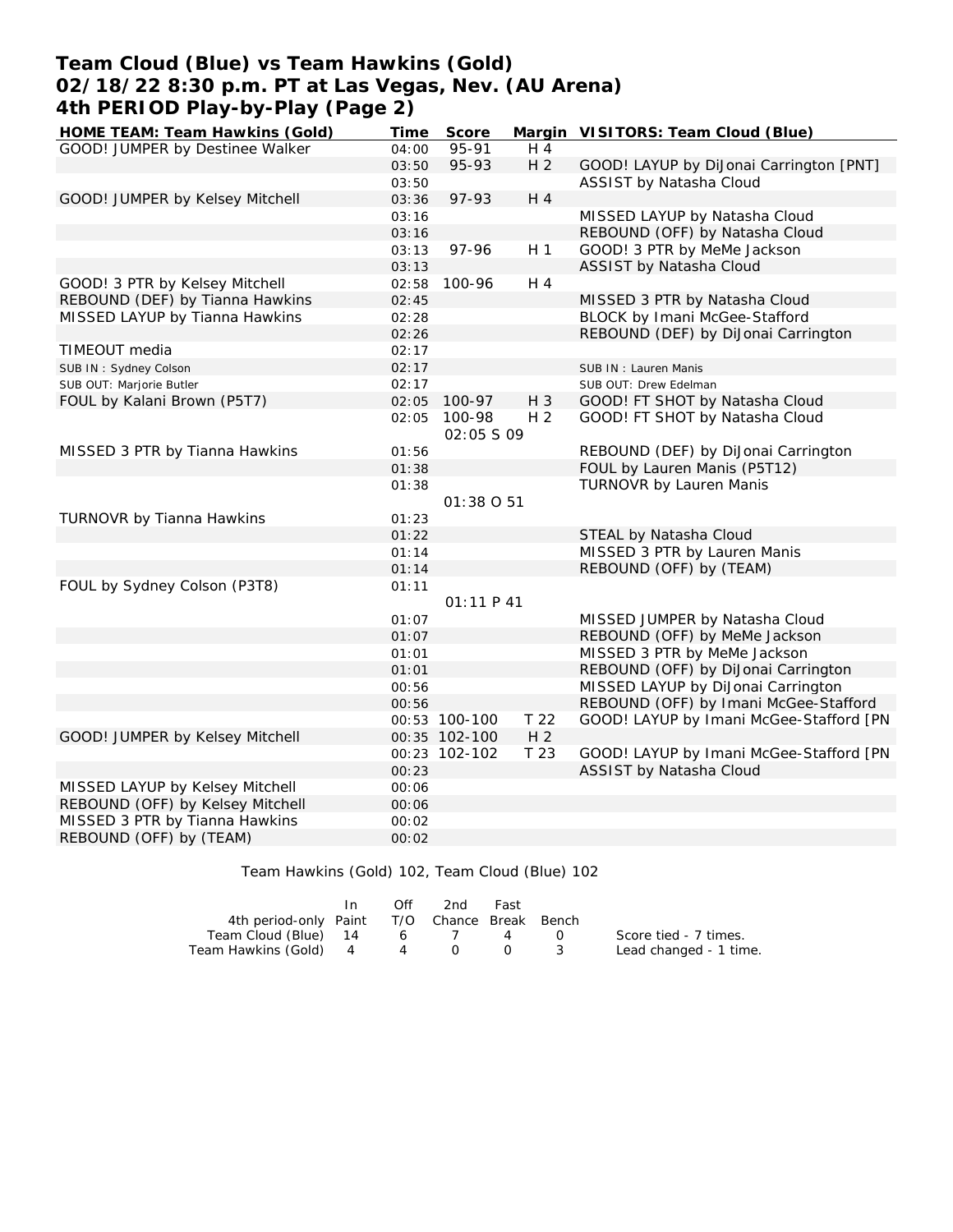# **Team Cloud (Blue) vs Team Hawkins (Gold) 02/18/22 8:30 p.m. PT at Las Vegas, Nev. (AU Arena) OT PERIOD Play-by-Play (Page 1)**

| HOME TEAM: Team Hawkins (Gold)                 | Time  | Score             |                | Margin VISITORS: Team Cloud (Blue)       |
|------------------------------------------------|-------|-------------------|----------------|------------------------------------------|
|                                                | 05:00 |                   |                | SUB IN: Lauren Manis                     |
|                                                | 05:00 |                   |                | SUB OUT: Drew Edelman                    |
| MISSED LAYUP by Destinee Walker                | 04:50 |                   |                | REBOUND (DEF) by Imani McGee-Stafford    |
|                                                | 04:39 |                   |                | TURNOVR by DiJonai Carrington            |
| STEAL by Tianna Hawkins                        | 04:38 |                   |                |                                          |
| TURNOVR by Tianna Hawkins                      | 04:15 |                   |                |                                          |
|                                                | 04:14 |                   |                | STEAL by MeMe Jackson                    |
| STEAL by Kalani Brown                          | 04:05 |                   |                | TURNOVR by Natasha Cloud                 |
| MISSED 3 PTR by Sydney Colson                  | 03:46 |                   |                | REBOUND (DEF) by DiJonai Carrington      |
|                                                |       | 03:38 102-104     | V <sub>2</sub> | GOOD! LAYUP by DiJonai Carrington [FB/PN |
| TURNOVR by Destinee Walker                     | 03:19 |                   |                |                                          |
|                                                | 03:18 |                   |                | STEAL by DiJonai Carrington              |
| REBOUND (DEF) by Tianna Hawkins                | 03:14 |                   |                | MISSED LAYUP by DiJonai Carrington       |
| MISSED JUMPER by Destinee Walker               | 03:07 |                   |                | REBOUND (DEF) by Imani McGee-Stafford    |
|                                                | 02:59 |                   |                | MISSED 3 PTR by DiJonai Carrington       |
|                                                | 02:59 |                   |                | REBOUND (OFF) by Lauren Manis            |
| REBOUND (DEF) by Tianna Hawkins                | 02:51 |                   |                | MISSED JUMPER by Lauren Manis            |
| TIMEOUT TEAM                                   | 02:40 |                   |                |                                          |
| GOOD! 3 PTR by Sydney Colson                   |       | 02:34 105-104     | H <sub>1</sub> |                                          |
|                                                | 02:21 |                   |                | MISSED LAYUP by Natasha Cloud            |
|                                                | 02:21 |                   |                | REBOUND (OFF) by Imani McGee-Stafford    |
|                                                |       | 02:18 105-106     | V <sub>1</sub> | GOOD! TIP-IN by Imani McGee-Stafford [PN |
| TURNOVR by Sydney Colson                       | 01:52 |                   |                |                                          |
|                                                | 01:49 |                   |                | STEAL by Imani McGee-Stafford            |
| FOUL by Kelsey Mitchell (P4T9)                 |       | 01:29 105-107     | V <sub>2</sub> | GOOD! FT SHOT by DiJonai Carrington      |
|                                                |       | 01:29 105-108     | V <sub>3</sub> | GOOD! FT SHOT by DiJonai Carrington      |
|                                                |       | 01:29 S 41        |                |                                          |
| MISSED 3 PTR by Destinee Walker                | 01:16 |                   |                |                                          |
| REBOUND (OFF) by Tianna Hawkins                | 01:16 |                   |                |                                          |
| GOOD! FT SHOT by Kalani Brown                  |       | 01:03 106-108     | V <sub>2</sub> | FOUL by Imani McGee-Stafford (P6T13)     |
| GOOD! FT SHOT by Kalani Brown                  |       | 01:03 107-108     | V <sub>1</sub> |                                          |
|                                                | 01:03 |                   |                | SUB IN : Drew Edelman                    |
|                                                | 01:03 |                   |                | SUB OUT: Imani McGee-Stafford            |
|                                                |       | 01:03 \$ 24       |                |                                          |
| FOUL by Sydney Colson (P4T10)                  |       | 00:45 107-109     | V <sub>2</sub> | GOOD! FT SHOT by DiJonai Carrington      |
|                                                |       | 00:45 107-110     | V <sub>3</sub> | GOOD! FT SHOT by DiJonai Carrington      |
|                                                |       | OO: 45 P 41       |                |                                          |
| TURNOVR by Tianna Hawkins                      | 00:29 |                   |                |                                          |
|                                                | 00:28 |                   |                | STEAL by Natasha Cloud                   |
| REBOUND (DEF) by (TEAM)                        | 00:13 |                   |                | MISSED LAYUP by Natasha Cloud            |
|                                                | 00:13 |                   |                | TIMEOUT TEAM                             |
|                                                | 00:13 |                   |                | SUB IN: Antoinette Bannister             |
|                                                | 00:13 |                   |                | SUB OUT: Drew Edelman                    |
| GOOD! 3 PTR by Kelsey Mitchell                 |       | 00:07 110-110     | T 24           |                                          |
| ASSIST by Sydney Colson                        | 00:07 |                   |                |                                          |
|                                                | 00:04 |                   |                | TIMEOUT 30sec                            |
|                                                | 00:04 |                   |                | SUB IN: Drew Edelman                     |
|                                                | 00:04 |                   |                | SUB OUT: Antoinette Bannister            |
| STEAL by Sydney Colson                         | 00:02 |                   |                | TURNOVR by Natasha Cloud                 |
|                                                | 00:02 |                   |                | FOUL by Natasha Cloud (P1T14)            |
|                                                |       | <i>00:02 P 51</i> |                |                                          |
| GOOD! 3 PTR by Sydney Colson                   |       | 00:01 113-110     | $H_3$          |                                          |
| ASSIST by Kalani Brown                         | 00:01 |                   |                |                                          |
|                                                |       |                   |                |                                          |
| Team Hawkins (Gold) 113, Team Cloud (Blue) 110 |       |                   |                |                                          |

#### In Off 2nd Fast<br>OT period-only Paint T/O Chance Break T/O Chance Break Bench Team Cloud (Blue) 4 2 2 2 0 Team Hawkins (Gold) 0 3 2 0 0 Score tied - 1 time. Lead changed - 4 times.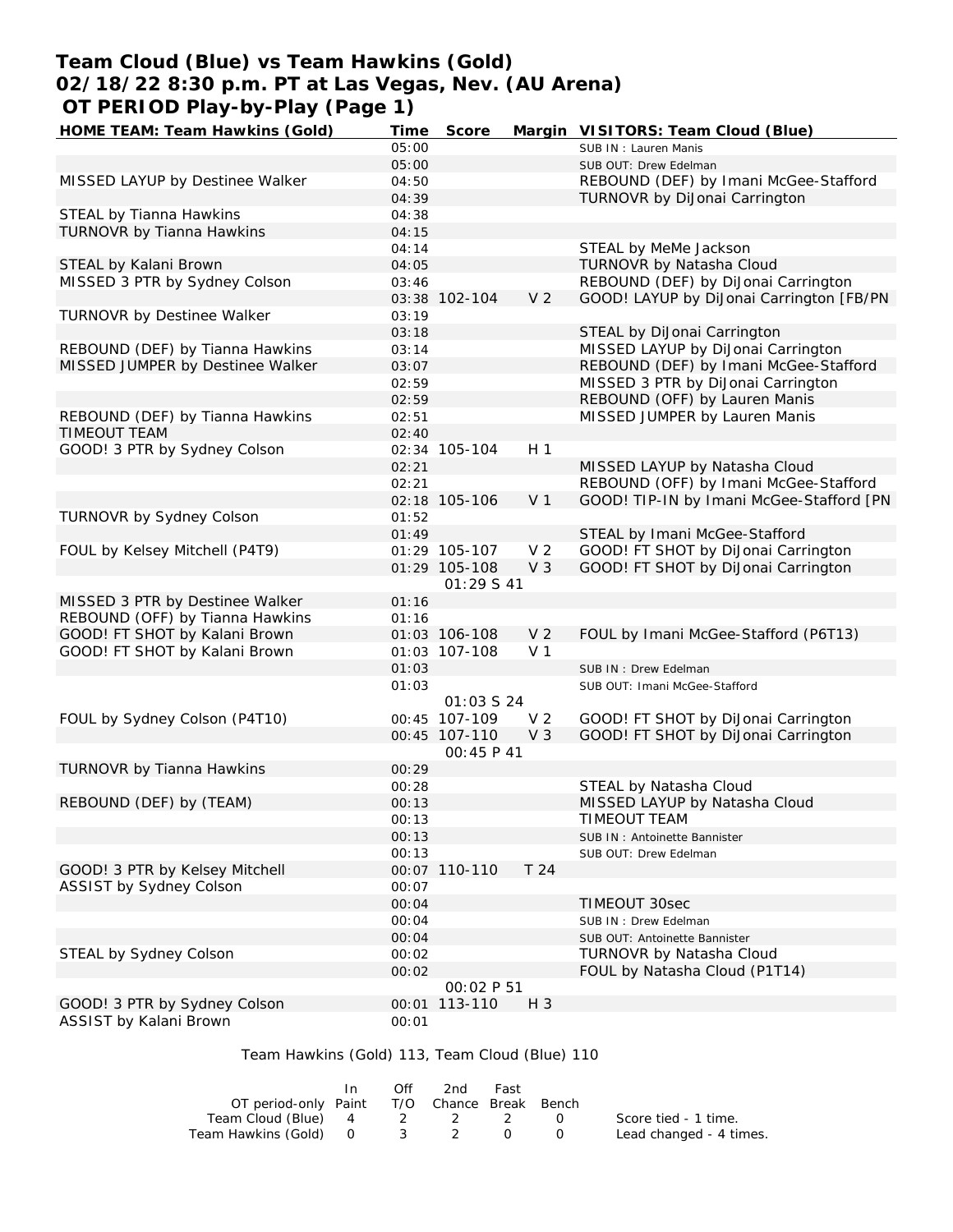## **Official Basketball Box Score -- 1st Period-Only Team Cloud (Blue) vs Team Hawkins (Gold) 02/18/22 8:30 p.m. PT at Las Vegas, Nev. (AU Arena)**

**Team Cloud (Blue) 34**

|    |                      |         | $3-Ptr$<br>Total<br>Rebounds |               |         |                |          |                |          |                |          |          |            |                |                 |
|----|----------------------|---------|------------------------------|---------------|---------|----------------|----------|----------------|----------|----------------|----------|----------|------------|----------------|-----------------|
| ## | Player               |         |                              | FG-FGA FG-FGA | FT-FTA  | Off Def        |          | Tot            | PF       | TPI            | Α        | TO       | <b>BIK</b> | Stl            | Min             |
| 08 | Drew Edelman         | $\star$ | $3 - 3$                      | $0 - 0$       | $0 - 0$ | $\Omega$       | $\Omega$ | $\mathbf{O}$   | 2        | 6              | O        | O        | O          |                |                 |
| 09 | Natasha Cloud        | $\star$ | $6 - 8$                      | $3 - 4$       | $3 - 4$ |                |          | 2              | $\Omega$ | 18             |          | $\Omega$ | $\Omega$   | $\Omega$       | 10              |
| 34 | Imani McGee-Stafford | $\star$ | $0 - 0$                      | $0 - 0$       | $0-0$   |                | $\Omega$ |                | 2        | $\overline{O}$ | 0        | ∩        | ∩          |                | 5               |
| 41 | DiJonai Carrington   | $\star$ | $1 - 8$                      | $1 - 1$       | $0 - 0$ | $\overline{O}$ | 2        | 2              |          | 3              | 2        | $\Omega$ | $\Omega$   |                | 10 <sup>°</sup> |
| 90 | MeMe Jackson         | $\star$ | 1-1                          | $1 - 1$       | $0 - 0$ | 0              | $\Omega$ | 0              | $\Omega$ | 3              | 3        | $\Omega$ | $\Omega$   |                |                 |
| 25 | Lauren Manis         |         | $1 - 2$                      | $0 - 0$       | $2 - 2$ | $\Omega$       | $\Omega$ | $\Omega$       | $\Omega$ | 4              | $\Omega$ |          | $\Omega$   |                |                 |
| 75 | Air Hearn            |         | $0 - 0$                      | $0 - 0$       | $0-0$   | 0              | $\Omega$ | 0              |          |                | $\Omega$ | O        | $\Omega$   | $\Omega$       | 2               |
|    | Team                 |         |                              |               |         | 2              | $\Omega$ | $\overline{2}$ |          |                |          |          |            |                |                 |
|    | Totals               |         | $12 - 22$                    | $5 - 6$       | $5 - 6$ | 4              | 3        |                | 6        | 34             | 6        |          | O          | 3 <sub>l</sub> |                 |
|    | FG %: 12-22 54.5%    |         |                              |               |         |                |          |                |          |                |          |          |            |                | Deadball        |

| .          | $L_{\ell}$ |       |
|------------|------------|-------|
| $3FG \%$ : | 5-6        | 83.3% |
| $FT \%$ :  | 5-6        | 83.3% |

## **Team Hawkins (Gold) 36**

|    |                                                                                |         | Total     | $3-Ptr$              |           | Rebounds       |   |                |          |                |                |    |          |     |                                  |
|----|--------------------------------------------------------------------------------|---------|-----------|----------------------|-----------|----------------|---|----------------|----------|----------------|----------------|----|----------|-----|----------------------------------|
| ## | Plaver                                                                         |         |           | FG-FGA FG-FGA FT-FTA |           | Off Def Tot    |   |                | PF       | TP             | A              | TO | Blk      | Stl | Min                              |
| 06 | Kelsey Mitchell                                                                | $\star$ | $3 - 4$   | $1 - 2$              | $2 - 2$   | Ω              |   |                | O        | 9              | 2              |    | $\Omega$ |     |                                  |
| 21 | <b>Tianna Hawkins</b>                                                          | $\star$ | $3 - 4$   | $0 - 1$              | $O-O$     | 0              | 3 | 3 <sup>1</sup> | 2        | 6              |                | 0  | $\Omega$ |     | 8                                |
| 24 | Kalani Brown                                                                   | $\star$ | $O - 1$   | $0 - 0$              | $2 - 2$   |                |   | 2              |          | 2 <sub>1</sub> | 0              |    | $\Omega$ |     | 10                               |
| 51 | Sydney Colson                                                                  | $\star$ | $2 - 3$   | $O - 1$              | $2 - 2$   | 0              | O | O              |          | 6              | $\overline{2}$ |    | $\Omega$ |     | 10                               |
| 92 | Destinee Walker                                                                | $\star$ | $3 - 4$   | $3 - 4$              | 4-4       |                |   | 2              |          | 13             | 0              |    | O        |     | 10                               |
| 73 | Danni McCray                                                                   |         | $0 - 0$   | $0 - 0$              | $0 - 0$   | 0              | 0 | $\Omega$       | $\Omega$ | 0              |                | O  | $\Omega$ |     | 4                                |
|    | Team                                                                           |         |           |                      |           | 0              | 0 | 0              |          |                |                |    |          |     |                                  |
|    | Totals                                                                         |         | $11 - 16$ | $4 - 8$              | $10 - 10$ | $\overline{2}$ | 6 | 8 <sup>1</sup> | 5        | 36             | 6              | 4  | $\Omega$ |     |                                  |
|    | FG $\%$ : 11-16<br>68.8%<br>3FG %:<br>$4 - 8$<br>50.0%<br>FT %: 10-10<br>100.0 |         |           |                      |           |                |   |                |          |                |                |    |          |     | Deadball<br>Rebounds<br>$\Omega$ |

Officials: Ryan Johnson, Ryan Reed, Simona Petronyte Sandoval Technical fouls: Team Cloud (Blue)-None. Team Hawkins (Gold)-None. Attendance:

| Score by periods        | 1st | ากล | 3rd | 4th | $\overline{\phantom{0}}$ | ⊺otai |           | In    |     | 2nd    | Fast         |       |
|-------------------------|-----|-----|-----|-----|--------------------------|-------|-----------|-------|-----|--------|--------------|-------|
| (Blue)<br>Cloud<br>Геаm | 34  |     |     |     | ∼                        | 34    | Points    | Paint | T/O | Chance | <b>Break</b> | Bench |
| Hawkins (Gold)<br>Team  | 36  |     |     |     |                          |       | 100<br>98 |       |     |        |              |       |

Last FG - 100 1st-00:07, 98 1st-00:32.

Largest lead - 100 by 3 1st-04:38, 98 by 3 1st-07:58. 100 led for 04:39. 98 led for 28:18. Game was tied for 02:03. Score tied - 10 times. Lead changed - 14 times. Rebounds 1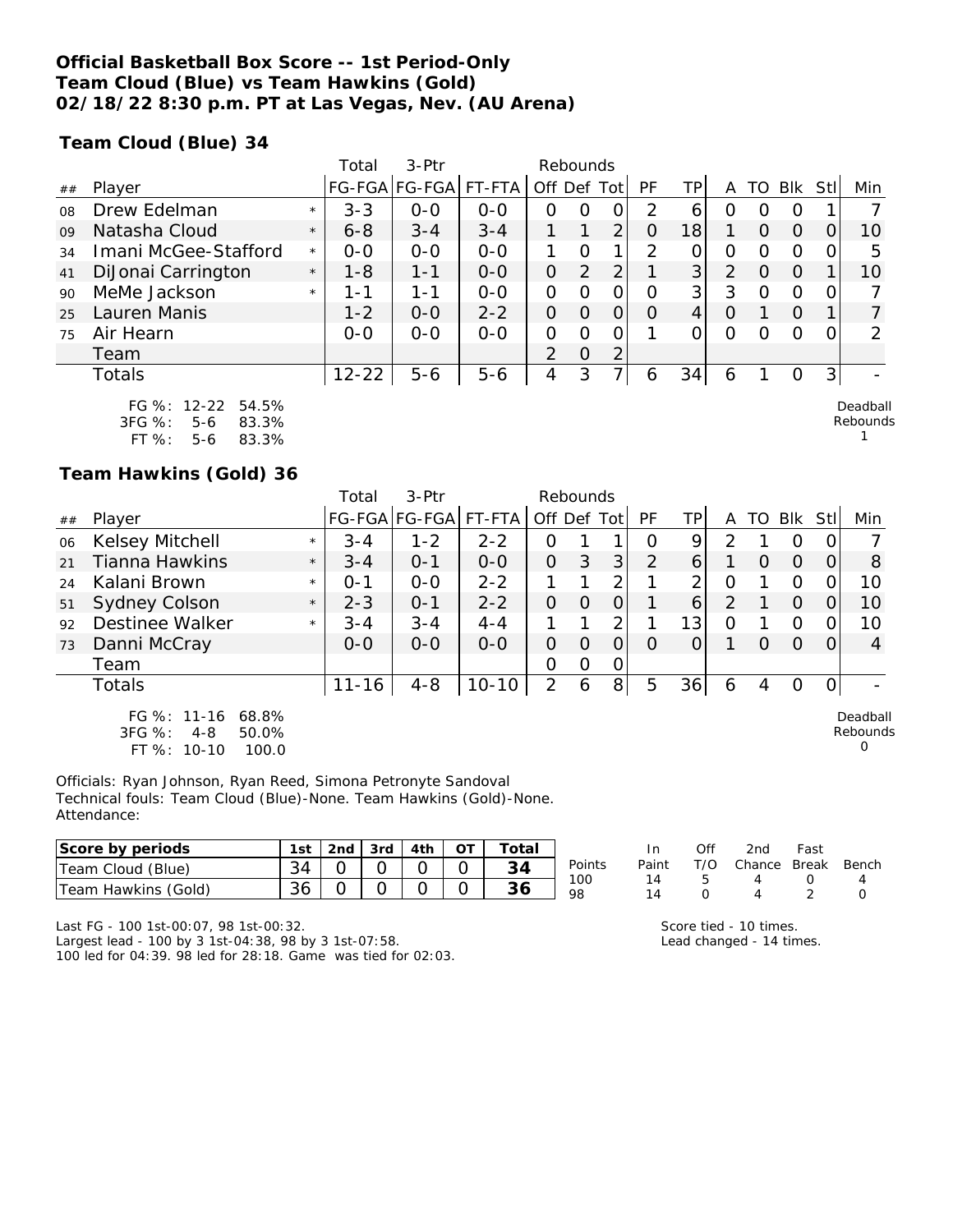## **Official Basketball Box Score -- 2nd Period-Only Team Cloud (Blue) vs Team Hawkins (Gold) 02/18/22 8:30 p.m. PT at Las Vegas, Nev. (AU Arena)**

**Team Cloud (Blue) 23**

|    |                                                            |         | Total    | $3-$ Ptr      |         | Rebounds    |               |                |          |                |               |     |          |     |                      |
|----|------------------------------------------------------------|---------|----------|---------------|---------|-------------|---------------|----------------|----------|----------------|---------------|-----|----------|-----|----------------------|
| ## | Player                                                     |         |          | FG-FGA FG-FGA | FT-FTA  | Off Def Tot |               |                | PF       | TP.            | A             | TO  | Blk      | Stl | Min                  |
| 08 | Drew Edelman                                               | $\star$ | $O - 1$  | $0 - 0$       | $O - O$ |             | Ω             |                | Ω        | 0              | Ω             | ( ) | 0        |     | 4                    |
| 09 | Natasha Cloud                                              | $\star$ | $1 - 3$  | $1 - 2$       | $2 - 2$ | 0           | 3             | 3              | $\Omega$ | 5 <sup>1</sup> | $\mathcal{P}$ |     | $\Omega$ |     | 10                   |
| 34 | Imani McGee-Stafford                                       | $\star$ | $1 - 2$  | $0 - 0$       | $O-O$   |             | Ω             |                |          | ⌒              | Ω             |     | O        |     | 6                    |
| 41 | DiJonai Carrington                                         | $\star$ | $4 - 7$  | $1 - 2$       | $5 - 6$ | 0           | $\mathcal{P}$ | ∍              | 0        | 14             |               |     | $\Omega$ | ⌒   | 10                   |
| 90 | MeMe Jackson                                               | $\star$ | $0 - 2$  | $O - 1$       | $O-O$   | 0           | Ω             |                |          | 0              |               | Ω   | 0        |     |                      |
| 25 | Lauren Manis                                               |         | $0 - 3$  | $O - 1$       | $0-0$   | 0           | O             | 0              | O        | 0              | O             | 0   | $\Omega$ |     | 8                    |
| 33 | Antoinette Bannister                                       |         | 1 - 1    | $0 - 0$       | $O - O$ | 0           | ი             |                | ∩        | ⌒              | O             | Ω   | $\circ$  |     | $\mathcal{P}$        |
|    | Team                                                       |         |          |               |         |             | Ο             | 1              |          |                |               |     |          |     |                      |
|    | Totals                                                     |         | $7 - 19$ | $2 - 6$       | $7 - 8$ | 3           | 5             | 8 <sup>1</sup> | っ        | 23             | 4             | 3   | O        | 4   |                      |
|    | FG %:<br>36.8%<br>$7 - 19$<br>$3FG \%$<br>33.3%<br>$2 - 6$ |         |          |               |         |             |               |                |          |                |               |     |          |     | Deadball<br>Rebounds |

|            |     | .     |
|------------|-----|-------|
| $3FG \%$ : | 2-6 | 33.3% |
| FT $\%$ :  | 7-8 | 87.5% |

## **Team Hawkins (Gold) 17**

|    |                                                                                           |         | Total    | 3-Ptr         |         |               | Rebounds       |                |           |                |                |          |          |          |                           |
|----|-------------------------------------------------------------------------------------------|---------|----------|---------------|---------|---------------|----------------|----------------|-----------|----------------|----------------|----------|----------|----------|---------------------------|
| ## | Player                                                                                    |         |          | FG-FGA FG-FGA | FT-FTA  | Off Def Tot   |                |                | <b>PF</b> | ТP             | A              | TO       | Blk      | Stll     | Min                       |
| 06 | Kelsey Mitchell                                                                           | $\star$ | $0 - 3$  | $O - 1$       | $0 - 0$ | O             |                |                | 2         |                |                | 2        | O        |          | 10                        |
| 21 | <b>Tianna Hawkins</b>                                                                     | $\star$ | $2 - 5$  | $0 - 3$       | $0 - 0$ | $\mathcal{O}$ | $\overline{4}$ | $\overline{4}$ |           | 4              | $\overline{O}$ | 3        | $\Omega$ |          | 10                        |
| 24 | Kalani Brown                                                                              | $\star$ | $2 - 2$  | $0 - 0$       | $0 - 0$ | 2             |                | 3 <sub>l</sub> | Ω         | 4              |                | Ω        |          | 0        |                           |
| 51 | <b>Sydney Colson</b>                                                                      | $\star$ | $0 - 1$  | $0 - 1$       | $2 - 2$ | O             |                | 1              |           | $\overline{2}$ |                |          | $\Omega$ | O        | 10                        |
| 92 | <b>Destinee Walker</b>                                                                    | $\star$ | 1-1      | $0-0$         | $0 - 0$ | 0             |                | 1              | 2         | 2              | 0              |          | 0        | 0        | 5                         |
| 43 | Marjorie Butler                                                                           |         | $1 - 2$  | $1 - 2$       | $0 - 0$ | 1             | $\Omega$       | 1              | O         | 3 <sup>1</sup> | $\Omega$       | $\Omega$ | $\Omega$ | $\Omega$ | 4                         |
| 73 | Danni McCray                                                                              |         | $1 - 2$  | $0-0$         | $0-0$   |               |                | 2              | 0         | $\overline{2}$ | 0              |          | Ω        | Ω        | ∍                         |
|    | Team                                                                                      |         |          |               |         | O             |                | 1              |           |                |                |          |          |          |                           |
|    | <b>Totals</b>                                                                             |         | $7 - 16$ | $1 - 7$       | $2 - 2$ | 4             | 10             | 141            | 6         | 7<br>1         | 3              | 9        |          |          |                           |
|    | $7 - 16$<br>43.8%<br>FG $\%$ :<br>3FG %:<br>$1 - 7$<br>14.3%<br>FT %:<br>100.0<br>$2 - 2$ |         |          |               |         |               |                |                |           |                |                |          |          |          | Deadball<br>Rebounds<br>0 |

Officials: Ryan Johnson, Ryan Reed, Simona Petronyte Sandoval Technical fouls: Team Cloud (Blue)-None. Team Hawkins (Gold)-None. Attendance:

| Score by periods    | $12nd$ $3rd$ $14th$ $14$ |  | OT | Total |               |
|---------------------|--------------------------|--|----|-------|---------------|
| Team Cloud (Blue)   | 23                       |  |    | 23    | <b>Points</b> |
| Team Hawkins (Gold) |                          |  |    |       | 100           |

|        | In.   | Off | 2nd                    | Fast |    |
|--------|-------|-----|------------------------|------|----|
| Points | Paint |     | T/O Chance Break Bench |      |    |
| 100    | 8     | 11  | $\overline{2}$         |      |    |
| 98     |       |     |                        |      | Б. |

0

Last FG - 100 2nd-00:24, 98 2nd-01:43.

Largest lead - 100 by 9 2nd-05:33, 98 by 4 2nd-09:23. 100 led for 32:28. 98 led for -7:-28. Game was tied for 00:00. Score tied - 1 time. Lead changed - 1 time.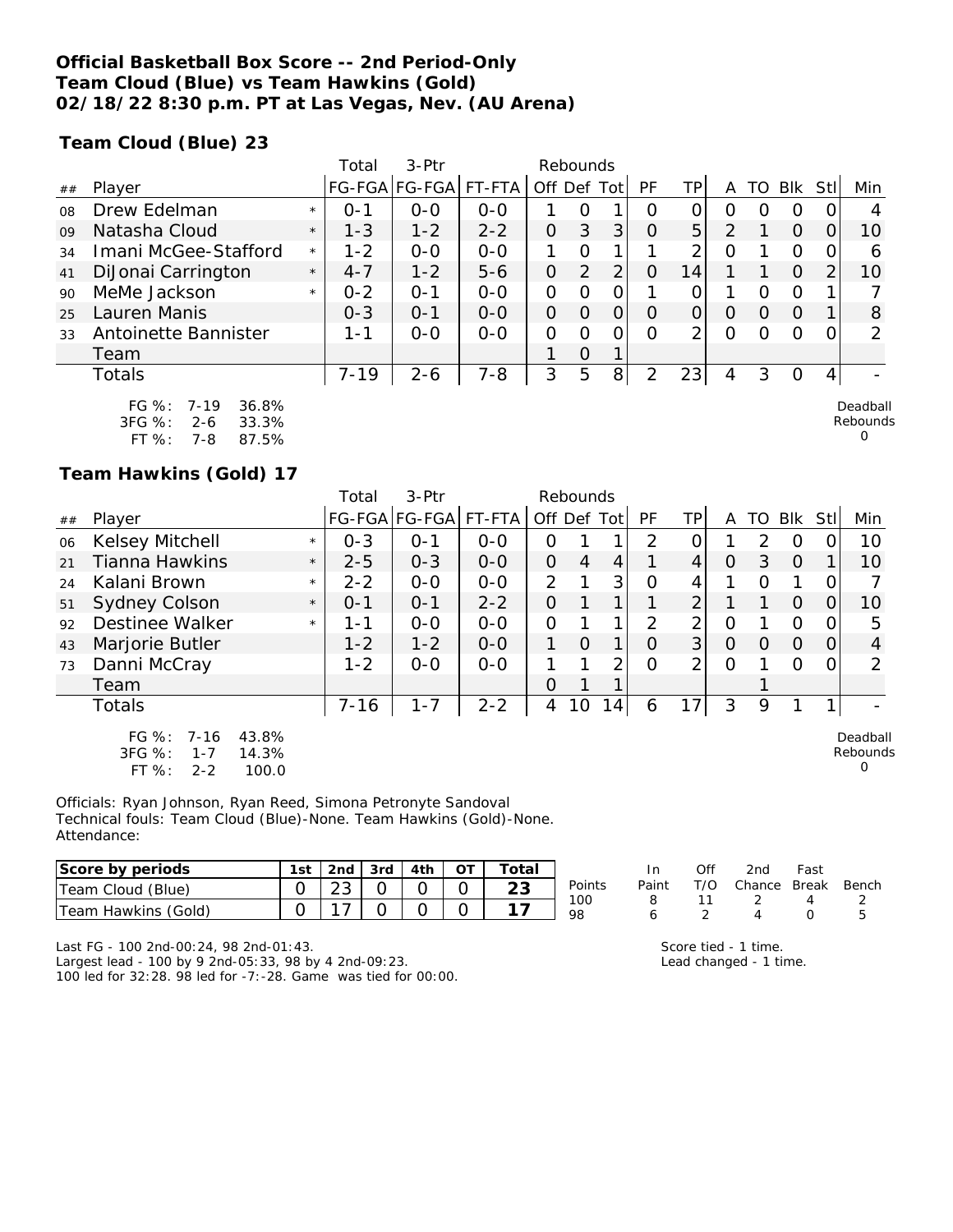## **Official Basketball Box Score -- 3rd Period-Only Team Cloud (Blue) vs Team Hawkins (Gold) 02/18/22 8:30 p.m. PT at Las Vegas, Nev. (AU Arena)**

**Team Cloud (Blue) 21**

|    |                                                |         | Total    | 3-Ptr         |         | Rebounds       |          |                 |                |     |   |               |            |                |         |
|----|------------------------------------------------|---------|----------|---------------|---------|----------------|----------|-----------------|----------------|-----|---|---------------|------------|----------------|---------|
| ## | Player                                         |         |          | FG-FGA FG-FGA | FT-FTA  | Off            | Def      | Tot             | РF             | TPı | Α | го            | <b>BIK</b> | Stll           | Min     |
| 08 | Drew Edelman                                   | $\star$ | $0 - 2$  | $0 - 0$       | $1 - 2$ |                | Ω        |                 | 2              |     |   |               | O          |                | 9       |
| 09 | Natasha Cloud                                  | $\star$ | $2 - 4$  | $2 - 2$       | $0 - 0$ | 0              |          | 1               | 0              | 6   |   |               | O          |                | 10      |
| 34 | Imani McGee-Stafford                           | $\star$ | $0 - 1$  | $0 - 0$       | $0 - 0$ | 0              | Ο        | 0               | 2              | 0   | 0 | O             | Ω          |                |         |
| 41 | DiJonai Carrington                             | $\star$ | $4 - 6$  | $0 - 0$       | $0 - 0$ | 3              | 3        | 6               | $\overline{2}$ | 8   | 0 | $\mathcal{P}$ | $\Omega$   | O              | 10      |
| 90 | MeMe Jackson                                   | $\star$ | $O - 4$  | $O - 3$       | $0 - 0$ | O              | O        | 0               |                | 0   |   |               | Ω          |                | 8       |
| 25 | Lauren Manis                                   |         | $1 - 1$  | $0 - 0$       | $2 - 2$ |                |          | 2               |                | 4   | O | $\mathcal{P}$ | $\Omega$   | O              | 8       |
| 75 | Air Hearn                                      |         | $1 - 1$  | $0 - 0$       | $0-0$   | 0              | Ω        | 0               | $\Omega$       | ⌒   | ი | Ω             | Ω          |                | 2       |
|    | Team                                           |         |          |               |         | $\overline{2}$ | $\Omega$ | ◠               |                |     |   |               |            |                |         |
|    | Totals                                         |         | $8 - 19$ | $2 - 5$       | $3 - 4$ | 7              | 5        | 12 <sub>1</sub> | 8              | 21  | 4 | 6             | 0          | $\overline{2}$ |         |
|    | $\Gamma \cap O \subset \cdot$<br>0.10<br>12.10 |         |          |               |         |                |          |                 |                |     |   |               |            |                | Doodhol |

| FG 70.     | 8-19    | $42.1\%$ |
|------------|---------|----------|
| $3FG \%$ : | $2 - 5$ | 40.0%    |
| FT %:      | $3 - 4$ | 75.0%    |

## **Team Hawkins (Gold) 25**

|    |                                                                                       |         | Total    | 3-Ptr         |         | Rebounds       |                |                |           |                |          |               |               |                |                           |
|----|---------------------------------------------------------------------------------------|---------|----------|---------------|---------|----------------|----------------|----------------|-----------|----------------|----------|---------------|---------------|----------------|---------------------------|
| ## | Player                                                                                |         |          | FG-FGA FG-FGA | FT-FTA  | Off Def Tot    |                |                | <b>PF</b> | ΤP             | A        | TO            | <b>Blk</b>    | Stll           | Min                       |
| 06 | Kelsey Mitchell                                                                       | $\star$ | $2 - 5$  | $2 - 4$       | $2 - 2$ | 0              | 2              | $\overline{2}$ | 0         | 8              |          |               | 0             |                | 10                        |
| 21 | <b>Tianna Hawkins</b>                                                                 | $\star$ | $1 - 2$  | $O - 1$       | $4 - 4$ | $\overline{O}$ | $\overline{2}$ | 2 <sub>1</sub> |           | 6              | 2        |               |               | 0              | 8                         |
| 24 | Kalani Brown                                                                          | $\star$ | $2 - 2$  | $0 - 0$       | $3 - 3$ | O              | $\Omega$       | $\overline{O}$ | 3         | 7              | $\Omega$ | $\mathcal{P}$ | $\mathcal{P}$ |                | 8                         |
| 51 | <b>Sydney Colson</b>                                                                  | $\star$ | 1-1      | $0 - 0$       | $0 - 0$ | 0              | 0              | $\overline{0}$ | O         | $\overline{2}$ |          | O             | $\Omega$      | 0              | 7                         |
| 92 | <b>Destinee Walker</b>                                                                | $\star$ | 0-1      | $O - 1$       | $0-0$   | $\overline{O}$ | 0              | $\mathcal{O}$  | Ω         | 0              | 0        | Ω             | O             | Ω              | 9                         |
| 43 | Marjorie Butler                                                                       |         | $0 - 1$  | $0 - 0$       | $0 - 0$ | $\overline{O}$ |                | 1              |           | 0              | $\Omega$ | $\Omega$      | $\Omega$      | $\Omega$       | 2                         |
| 73 | Danni McCray                                                                          |         | $1 - 2$  | $0-0$         | $0-0$   |                | $\Omega$       | 1              | O         | 2 <sub>1</sub> | O        | Ω             | O             |                |                           |
|    | Team                                                                                  |         |          |               |         |                | 0              | 1              |           |                |          |               |               |                |                           |
|    | <b>Totals</b>                                                                         |         | $7 - 14$ | $2 - 6$       | $9 - 9$ | 2              | 5              | 7              | 5         | 25             | 4        | 4             | 3             | 2 <sub>1</sub> |                           |
|    | $FG \%$ :<br>50.0%<br>$7 - 14$<br>3FG %:<br>2-6<br>33.3%<br>FT %:<br>100.0<br>$9 - 9$ |         |          |               |         |                |                |                |           |                |          |               |               |                | Deadball<br>Rebounds<br>0 |

Officials: Ryan Johnson, Ryan Reed, Simona Petronyte Sandoval Technical fouls: Team Cloud (Blue)-None. Team Hawkins (Gold)-None. Attendance:

| Score by periods    | 1st |  | 2nd $\sqrt{3}$ 3rd $\sqrt{4}$ 4th | $\tau$ otar |        |
|---------------------|-----|--|-----------------------------------|-------------|--------|
| Team Cloud (Blue)   |     |  |                                   |             | Points |
| Team Hawkins (Gold) |     |  |                                   | つに          | 100    |

|        | In.   | Off | 2nd                    | Fast             |   |
|--------|-------|-----|------------------------|------------------|---|
| Points | Paint |     | T/O Chance Break Bench |                  |   |
| 100    | 8     | -3. | $\overline{b}$         | $\left( \right)$ | 6 |
| 98     | Ω     |     | Ҕ                      | $\left( \right)$ |   |

Last FG - 100 3rd-01:03, 98 3rd-00:02.

Largest lead - 100 by 9 2nd-05:33, 98 by 4 2nd-09:23. 100 led for -3:-29. 98 led for 01:45. Game was tied for 16:44. Score tied - 5 times. Lead changed - 2 times.

Deadball Rebounds

0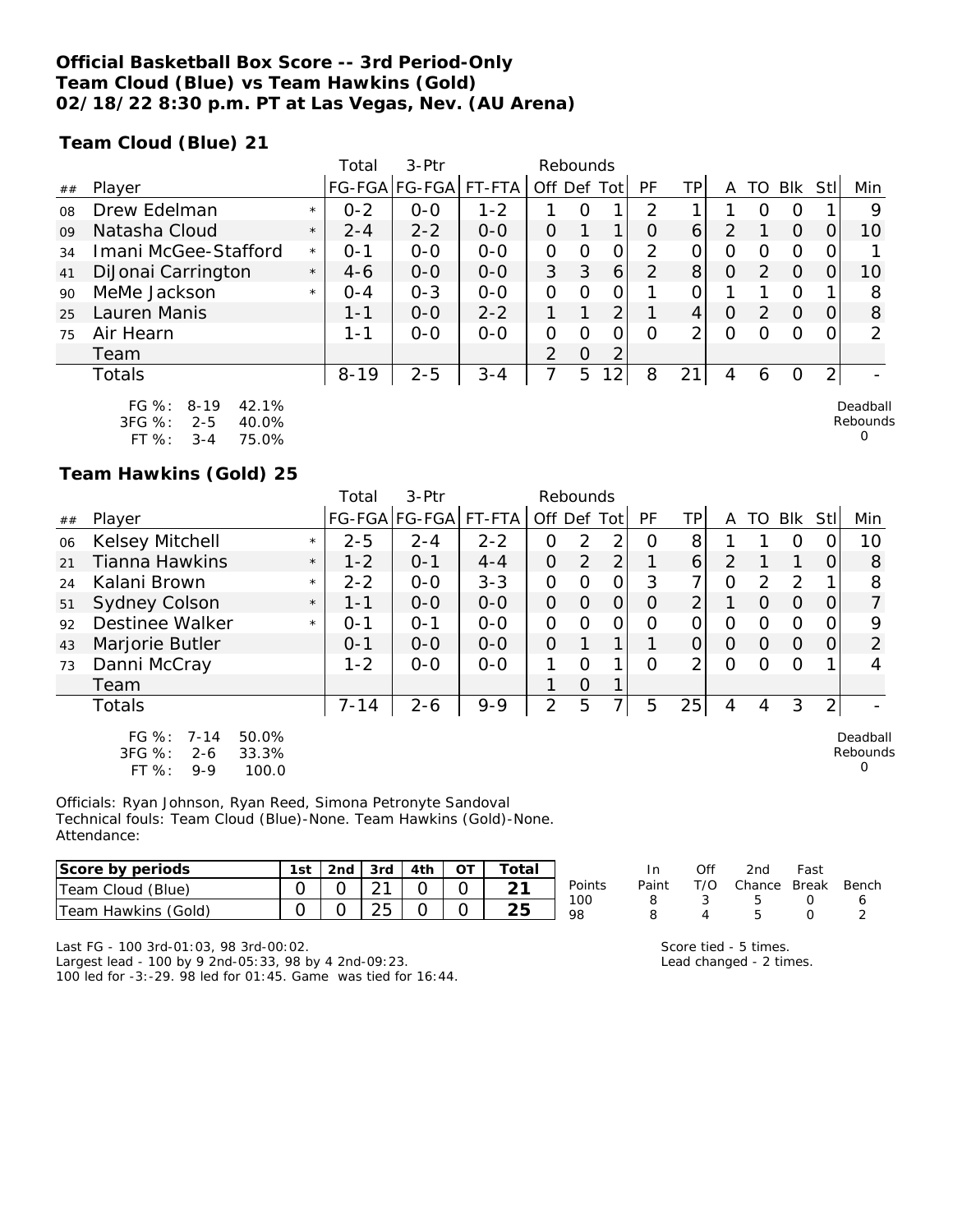## **Official Basketball Box Score -- 4th Period-Only Team Cloud (Blue) vs Team Hawkins (Gold) 02/18/22 8:30 p.m. PT at Las Vegas, Nev. (AU Arena)**

**Team Cloud (Blue) 24**

|    |                      |         | Total     | $3-Ptr$       |         | Rebounds    |          |                |          |                 |          |                  |            |                |                 |
|----|----------------------|---------|-----------|---------------|---------|-------------|----------|----------------|----------|-----------------|----------|------------------|------------|----------------|-----------------|
| ## | Player               |         |           | FG-FGA FG-FGA | FT-FTA  | Off Def Tot |          |                | PF       | TPI             | Α        | TO               | <b>BIK</b> | Stl            | Min             |
| 08 | Drew Edelman         | $\star$ | $0 - 0$   | $0 - 0$       | $0 - 0$ | $\Omega$    |          |                | Ω        | 0               | Ω        | $\left( \right)$ | 0          |                |                 |
| 09 | Natasha Cloud        | $\star$ | $1 - 7$   | $0 - 3$       | $2 - 2$ |             | $\Omega$ |                | $\Omega$ | $\vert 4 \vert$ | 3        | $\Omega$         | $\Omega$   |                | 10              |
| 34 | Imani McGee-Stafford | $\star$ | $2 - 4$   | $0-0$         | $0 - 0$ | 3           | $\Omega$ | 3              | $\Omega$ | 4               | 0        | $\Omega$         |            |                | 8               |
| 41 | DiJonai Carrington   | $\star$ | $5 - 7$   | $0 - 0$       | $O - 1$ |             | 2        | 3 <sup>1</sup> | $\Omega$ | 10 <sub>l</sub> | $\Omega$ | 3                | $\Omega$   | 2              | 10 <sup>°</sup> |
| 90 | MeMe Jackson         | $\star$ | $2 - 3$   | $2 - 3$       | $0 - 0$ |             | $\Omega$ |                | $\Omega$ | 6               |          | $\Omega$         | $\Omega$   |                | 8               |
| 25 | Lauren Manis         |         | $0 - 1$   | $O - 1$       | $0 - 0$ | $\Omega$    | $\Omega$ | $\Omega$       | 4        | $\overline{O}$  | $\Omega$ |                  |            |                | $\overline{4}$  |
| 75 | Air Hearn            |         | $0 - 0$   | $0-0$         | $0-0$   | 0           | $\Omega$ | 0              | $\Omega$ |                 | $\Omega$ | O                | $\Omega$   | $\Omega$       | $\overline{2}$  |
|    | Team                 |         |           |               |         | 3           | $\Omega$ | 3              |          |                 |          |                  |            |                |                 |
|    | Totals               |         | $10 - 22$ | $2 - 7$       | $2 - 3$ | 9           | 3        | 12             | 4        | 24              | 4        | 4                | 2          | 3 <sub>l</sub> |                 |
|    | FG %: 10-22 45.5%    |         |           |               |         |             |          |                |          |                 |          |                  |            |                | Deadball        |

| .         | .   | .     |
|-----------|-----|-------|
| $3FG \%$  | 2-7 | 28.6% |
| FT $\%$ : | 2-3 | 66.7% |

## **Team Hawkins (Gold) 24**

|    |                                                                                           |         | Total    | $3-Ptr$              |         | Rebounds       |          |                |          |                |                |    |          |     |                           |
|----|-------------------------------------------------------------------------------------------|---------|----------|----------------------|---------|----------------|----------|----------------|----------|----------------|----------------|----|----------|-----|---------------------------|
| ## | Plaver                                                                                    |         |          | FG-FGA FG-FGA FT-FTA |         | Off            |          | Def Tot        | PF       | ΤP             | A              | TO | Blk      | Stl | Min                       |
| 06 | Kelsey Mitchell                                                                           | $\star$ | $5 - 6$  | 1-1                  | $2 - 2$ |                | O        |                |          | 13             | Ο              |    | $\left($ |     | 10                        |
| 21 | Tianna Hawkins                                                                            | $\star$ | $0 - 3$  | $0 - 2$              | $O-O$   | 0              | 2        | 2              | $\Omega$ | 0              |                |    | $\Omega$ |     | 10                        |
| 24 | Kalani Brown                                                                              | $\star$ | 1-1      | $0 - 0$              | $0 - 0$ | 0              |          | 1              |          | $\overline{2}$ | O              |    |          |     | 10                        |
| 51 | Sydney Colson                                                                             | $\star$ | 1-1      | $0 - 0$              | $2 - 2$ | 0              | Ο        | $\Omega$       |          | 4              |                | O  | $\Omega$ |     | 6                         |
| 92 | Destinee Walker                                                                           | $\star$ | $1 - 2$  | $0 - 0$              | $0-0$   | 0              | Ο        | 0              | Ο        | $\overline{2}$ | $\overline{O}$ | 0  | 0        |     | 10                        |
| 43 | Marjorie Butler                                                                           |         | 1-1      | 1-1                  | $0-0$   | 0              | $\Omega$ | $\overline{O}$ | 0        | 3              | $\overline{O}$ |    | $\Omega$ |     | 3                         |
|    | Team                                                                                      |         |          |                      |         |                | 1        | 2              |          |                |                |    |          |     |                           |
|    | Totals                                                                                    |         | $9 - 14$ | $2 - 4$              | $4 - 4$ | $\overline{2}$ | 4        | 6              | 3        | 24             | 2              | 4  |          | 3   |                           |
|    | $FG \%$ :<br>$9 - 14$<br>64.3%<br>3FG %:<br>$2 - 4$<br>50.0%<br>FT %:<br>100.0<br>$4 - 4$ |         |          |                      |         |                |          |                |          |                |                |    |          |     | Deadball<br>Rebounds<br>0 |

Officials: Ryan Johnson, Ryan Reed, Simona Petronyte Sandoval Technical fouls: Team Cloud (Blue)-None. Team Hawkins (Gold)-None. Attendance:

| Score by periods       | 1st | 2nd | 3rd | 4th      | ОT | Total  |           |       | Off | 2 <sub>nd</sub> | Fast  |     |
|------------------------|-----|-----|-----|----------|----|--------|-----------|-------|-----|-----------------|-------|-----|
| Cloud (Blue)<br>. eam  |     |     |     | 24       |    | $\sim$ | Points    | Paint | T/O | Chance          | Break | Ben |
| Hawkins (Gold)<br>eam? |     |     |     | $\Omega$ |    | $\sim$ | 100<br>98 |       |     |                 |       | ັ   |

Last FG - 100 4th-00:23, 98 4th-00:35.

Largest lead - 100 by 9 2nd-05:33, 98 by 5 4th-05:25. 100 led for 01:13. 98 led for 06:11. Game was tied for -2:-45. Score tied - 8 times. Lead changed - 1 time.

In Off 2nd Fast Paint T/O Chance Break Bench

Rebounds 0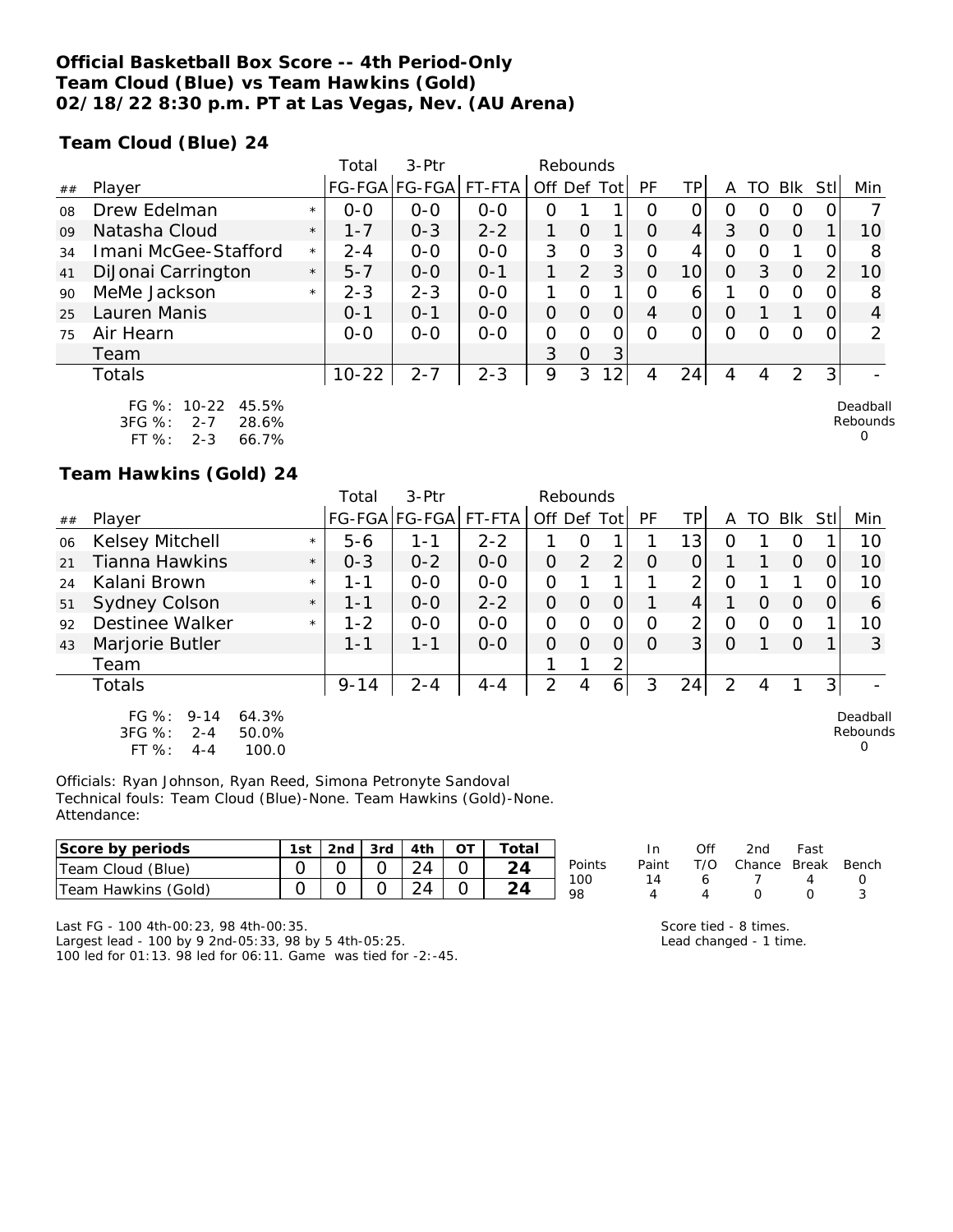## **Official Basketball Box Score -- OT Period-Only Team Cloud (Blue) vs Team Hawkins (Gold) 02/18/22 8:30 p.m. PT at Las Vegas, Nev. (AU Arena)**

**Team Cloud (Blue) 8**

|    |                                                                                           |         | Total   | $3-$ Ptr      |         |                | Rebounds |                |          |                 |          |                  |          |          |                      |
|----|-------------------------------------------------------------------------------------------|---------|---------|---------------|---------|----------------|----------|----------------|----------|-----------------|----------|------------------|----------|----------|----------------------|
| ## | Player                                                                                    |         |         | FG-FGA FG-FGA | FT-FTA  | Off Def Tot    |          |                | PF       | TPI             | A        | TO.              | Blk Stl  |          | Min                  |
| 08 | Drew Edelman                                                                              | $\star$ | $0 - 0$ | $0 - 0$       | $0 - 0$ | 0              | 0        | 0              | O        | 0               | Ο        | O                | O        |          | $O +$                |
| 09 | Natasha Cloud                                                                             | $\star$ | $0 - 2$ | $0 - 0$       | $0 - 0$ | 0              | $\Omega$ | 0              |          | 0               | $\circ$  | 2                | $\Omega$ |          | 5                    |
| 34 | Imani McGee-Stafford                                                                      | $\star$ | 1 - 1   | $0 - 0$       | $0 - 0$ | 1              | 2        | 3              |          | 2               | O        | $\left( \right)$ | $\Omega$ |          | 3                    |
| 41 | DiJonai Carrington                                                                        | $\star$ | $1 - 3$ | $O - 1$       | $4 - 4$ | O              |          |                | $\Omega$ | $\vert 6 \vert$ | O        |                  | $\Omega$ |          | 5                    |
| 90 | MeMe Jackson                                                                              | $\star$ | $0 - 0$ | $0 - 0$       | $0 - 0$ | 0              | $\Omega$ | 0              | Ω        | $\Omega$        | O        | Ω                | $\circ$  |          | 5                    |
| 25 | Lauren Manis                                                                              |         | $O - 1$ | $0 - 0$       | $0 - 0$ | 1              | $\Omega$ |                | $\Omega$ | 0               | $\Omega$ | $\Omega$         | $\Omega$ | $\Omega$ | 5                    |
| 33 | Antoinette Bannister                                                                      |         | $0 - 0$ | $0 - 0$       | $0-0$   | $\overline{O}$ | O        | 0              | $\Omega$ | 0               | O        | Ω                | $\Omega$ |          | $0+$                 |
|    | Team                                                                                      |         |         |               |         | Ο              | $\Omega$ | $\overline{O}$ |          |                 |          |                  |          |          |                      |
|    | Totals                                                                                    |         | $2 - 7$ | $0 - 1$       | $4 - 4$ | $\overline{2}$ | 3        | 5              | っ        | 8 <sup>1</sup>  | $\Omega$ | 3                | O        | 4        |                      |
|    | $FG \%$ :<br>28.6%<br>$2 - 7$<br>3FG %:<br>0.0%<br>$O - 1$<br>$FT$ %:<br>100.0<br>$4 - 4$ |         |         |               |         |                |          |                |          |                 |          |                  |          |          | Deadball<br>Rebounds |

### **Team Hawkins (Gold) 11**

|    |                                                                                          |         | Total   | 3-Ptr         |         | Rebounds |   |             |          |    |          |                |          |     |                           |
|----|------------------------------------------------------------------------------------------|---------|---------|---------------|---------|----------|---|-------------|----------|----|----------|----------------|----------|-----|---------------------------|
| ## | Player                                                                                   |         |         | FG-FGA FG-FGA | FT-FTA  | Off Def  |   | <b>Totl</b> | PF       | ТP | A        | TO             | Blk      | Stl | Min                       |
| 06 | Kelsey Mitchell                                                                          | $\star$ | 1 - 1   | 1 - 1         | $0 - 0$ | 0        | O |             |          | 3  | Ο        | 0              | O        |     | 5                         |
| 21 | Tianna Hawkins                                                                           | $\star$ | $0 - 0$ | $0 - 0$       | $0 - 0$ |          | 2 | 3           | $\Omega$ | 0  | $\Omega$ | $\overline{2}$ | $\Omega$ |     | 5                         |
| 24 | Kalani Brown                                                                             | $\star$ | $0 - 0$ | $0 - 0$       | $2 - 2$ | 0        | Ο | 0           | 0        | 2  |          | Ω              | O        |     | 5                         |
| 51 | <b>Sydney Colson</b>                                                                     | $\star$ | $2 - 3$ | $2 - 3$       | $0 - 0$ | O        | O | 0           |          | 6  |          |                | $\Omega$ |     | 5                         |
| 92 | Destinee Walker                                                                          | $\star$ | $0 - 3$ | $0 - 1$       | $0 - 0$ | 0        | Ω | O           | Ω        | 0  | Ω        |                | O        |     | 5                         |
|    | Team                                                                                     |         |         |               |         | 0        | 1 | 1           |          |    |          |                |          |     |                           |
|    | Totals                                                                                   |         | $3 - 7$ | $3 - 5$       | $2 - 2$ |          | 3 | 4           | 2        |    | 2        | 4              | 0        |     |                           |
|    | $FG \%$ :<br>$3 - 7$<br>42.9%<br>3FG %:<br>$3 - 5$<br>60.0%<br>FT %:<br>$2 - 2$<br>100.0 |         |         |               |         |          |   |             |          |    |          |                |          |     | Deadball<br>Rebounds<br>0 |

Officials: Ryan Johnson, Ryan Reed, Simona Petronyte Sandoval Technical fouls: Team Cloud (Blue)-None. Team Hawkins (Gold)-None. Attendance:

| Score by periods     | 1st. | 2nd | 3rd | 4th |        | Total |           | In    | 2nd    | Fast         |       |
|----------------------|------|-----|-----|-----|--------|-------|-----------|-------|--------|--------------|-------|
| Cloud (Blue)<br>Team |      |     |     |     |        |       | Points    | Paint | Chance | <b>Break</b> | Bench |
| Team Hawkins (Gold)  |      |     |     |     | $\sim$ |       | 100<br>98 |       |        | -            |       |

Last FG - 100 OT-02:18, 98 OT-00:01. Largest lead - 100 by 9 2nd-05:33, 98 by 5 4th-05:25. 100 led for 03:15. 98 led for 00:17. Game was tied for -3:-32.

| 98 |                       |  | ∩ |
|----|-----------------------|--|---|
|    | Score tied - 2 times. |  |   |

Lead changed - 4 times.